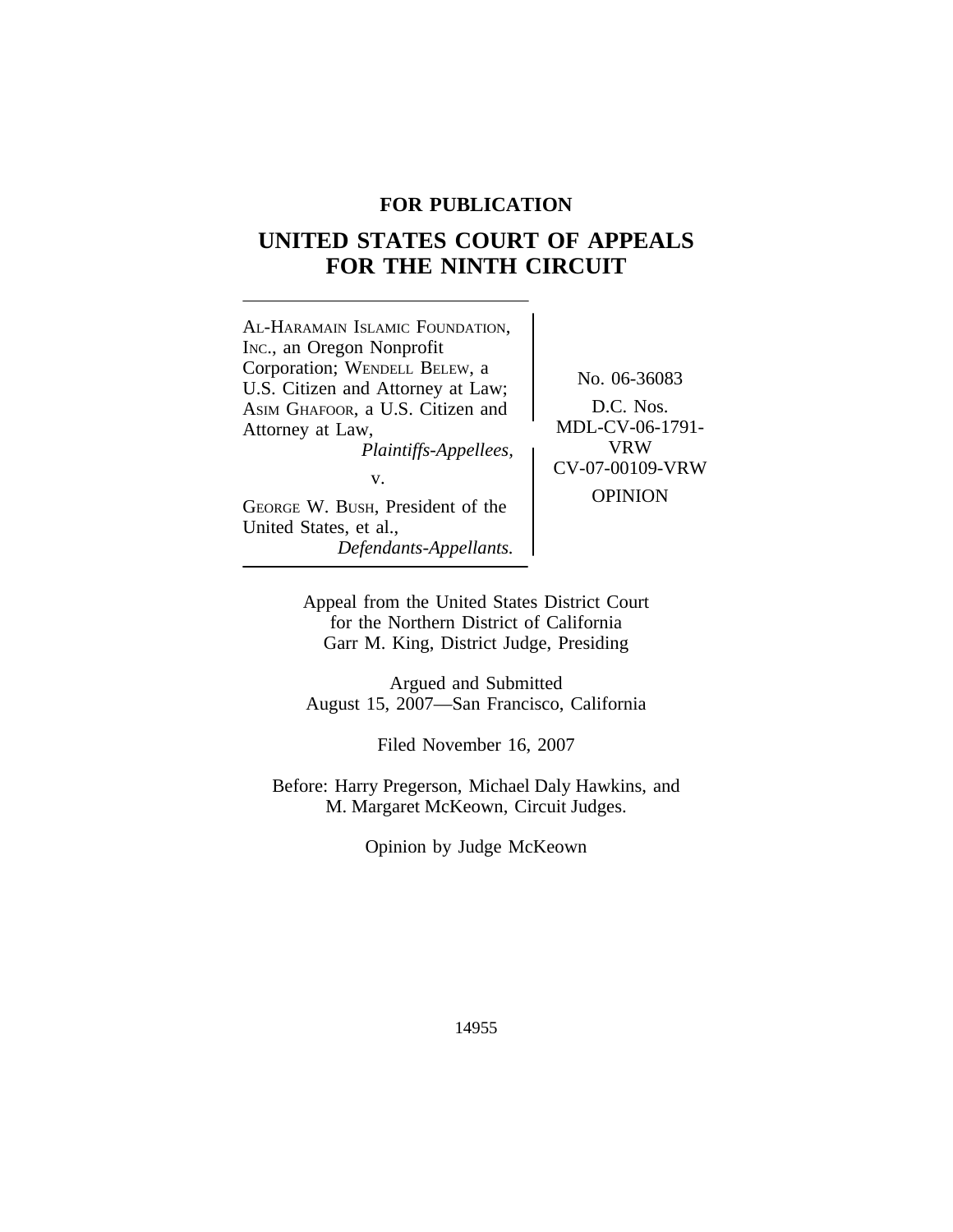### **COUNSEL**

Paul D. Clement, Solicitor General, Gregory G. Garre, Deputy Solicitor General, Daryl Joseffer, Assistant to the Solicitor General, Washington, D.C.; Peter D. Keisler, Assistant Attorney General, and Douglas N. Letter, Thomas M. Bondy, Anthony A. Yang, Appellate Staff, Civil Division, Washington, D.C., for the defendants-appellants.

Jon B. Eisenberg, William N. Hancock, Eisenberg and Hancock LLP, Oakland, California; Lisa R. Jaskol, Los Angeles, California; Thomas H. Nelson, Zaha S. Hassan, Thomas H. Nelson & Associates, Welches, Oregon; Steven Goldberg, Portland, Oregon; J. Ashlee Albies, Law Offices of J. Ashlee Albies, Portland, Oregon, for the plaintiffs-appellees.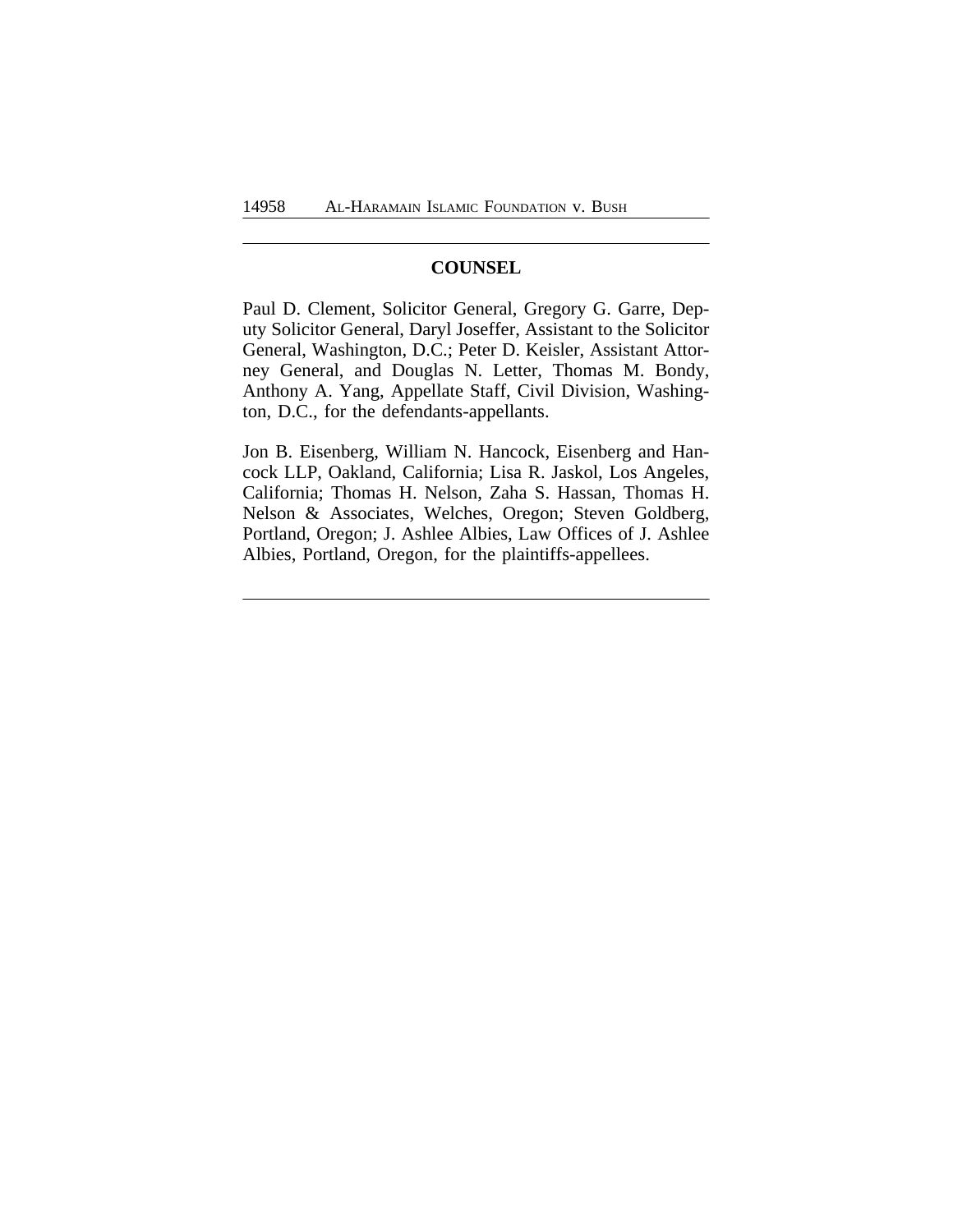#### **OPINION**

#### McKEOWN, Circuit Judge:

Following the terrorist attacks on September 11, 2001, President George W. Bush authorized the National Security Agency ("NSA") to conduct a warrantless communications surveillance program. The program intercepted international communications into and out of the United States of persons alleged to have ties to Al Qaeda and other terrorist networks. Though its operating parameters remain murky, and certain details may forever remain so, much of what is known about the Terrorist Surveillance Program ("TSP") was spoon-fed to the public by the President and his administration.

After *The New York Times* first revealed the program's existence in late 2005, government officials moved at lightning-speed to quell public concern and doled out a series of detailed disclosures about the program. Only one day after *The New York Times*' story broke, President Bush informed the country in a public radio address that he had authorized the interception of international communications of individuals with known links to Al Qaeda and related terrorist organizations. Two days after President Bush's announcement, then-Attorney General Alberto Gonzales disclosed that the program targeted communications where the government had concluded that one party to the communication was a member of, or affiliated with, Al Qaeda. The Department of Justice followed these and other official disclosures with a lengthy white paper in which it both confirmed the existence of the surveillance program and also offered legal justification of the intercepts.

The government's plethora of voluntary disclosures did not go unnoticed. Al-Haramain Islamic Foundation, a designated terrorist organization, and two of its attorneys (collectively, "Al-Haramain") brought suit against President Bush and other executive branch agencies and officials. They claimed that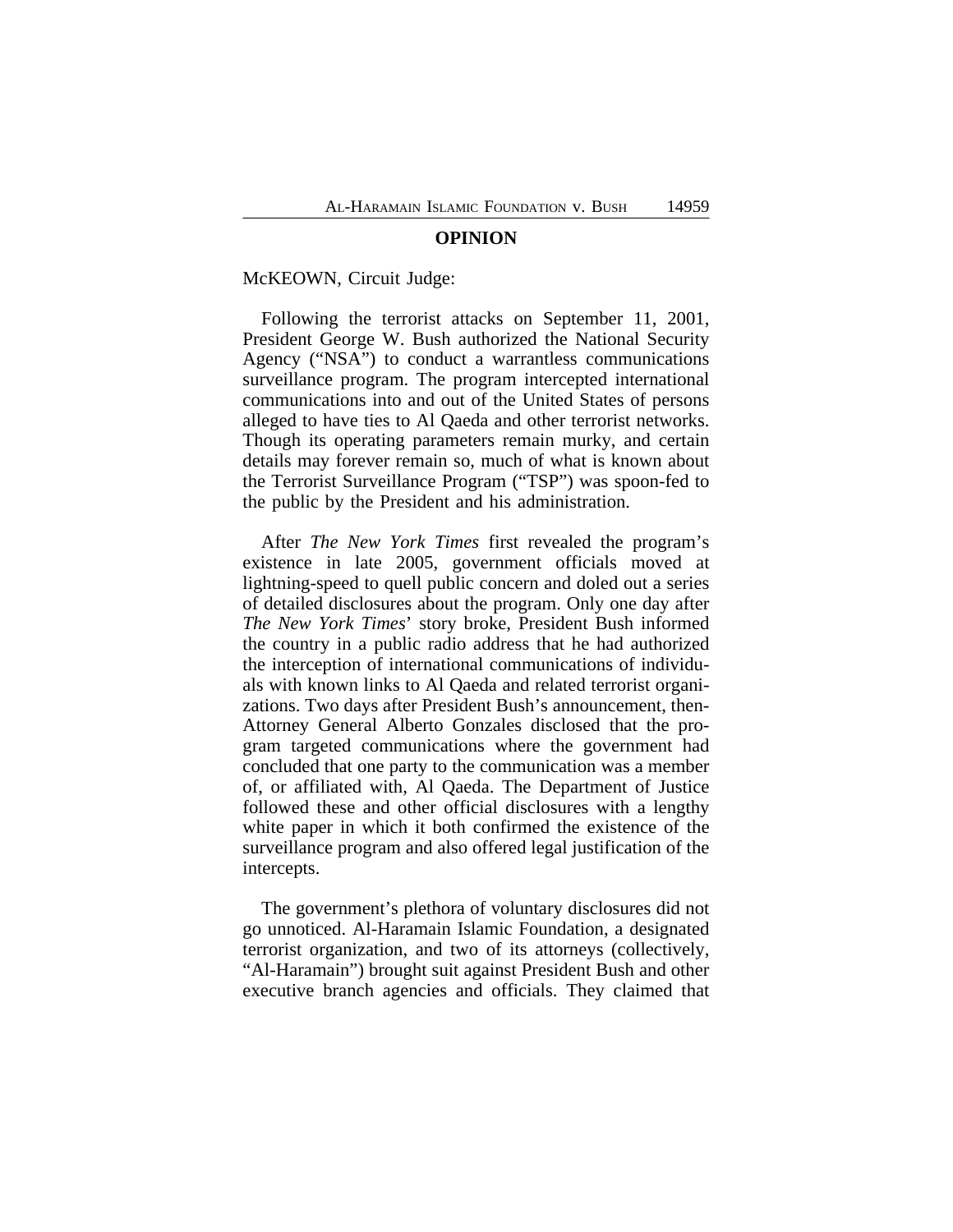they were subject to warrantless electronic surveillance in 2004 in violation of the Foreign Intelligence Surveillance Act, 50 U.S.C. §§ 1801 *et seq.* ("FISA"), various provisions of the United States Constitution, and international law. The government countered that the suit is foreclosed by the state secrets privilege, an evidentiary privilege that protects national security and military information in appropriate circumstances.

Essential to substantiating Al-Haramain's allegations against the government is a classified "Top Secret" document (the "Sealed Document") that the government inadvertently gave to Al-Haramain in 2004 during a proceeding to freeze the organization's assets. Faced with the government's motions to dismiss and to bar Al-Haramain from access to the Sealed Document, the district court concluded that the state secrets privilege did not bar the lawsuit altogether. The court held that the Sealed Document was protected by the state secrets privilege and that its inadvertent disclosure did not alter its privileged nature, but decided that Al-Haramain would be permitted to file *in camera* affidavits attesting to the contents of the document based on the memories of lawyers who had received copies.

In light of extensive government disclosures about the TSP,**<sup>1</sup>** the government is hard-pressed to sustain its claim that the very subject matter of the litigation is a state secret. Unlike a truly secret or "black box" program that remains in the shadows of public knowledge, the government has moved affirmatively to engage in public discourse about the TSP. Since President Bush's initial confirmation of the program's existence, there has been a cascade of acknowledgments and

**<sup>1</sup>**Though the media has reported that President Bush also authorized the warrantless surveillance of purely domestic communications, *see, e.g.*, Leslie Cauley, *NSA Has Massive Database of Americans' Phone Calls*, USA TODAY, May 11, 2006, at A1, Al-Haramain's claims concern only surveillance allegedly conducted under the auspices of the publiclyacknowledged TSP.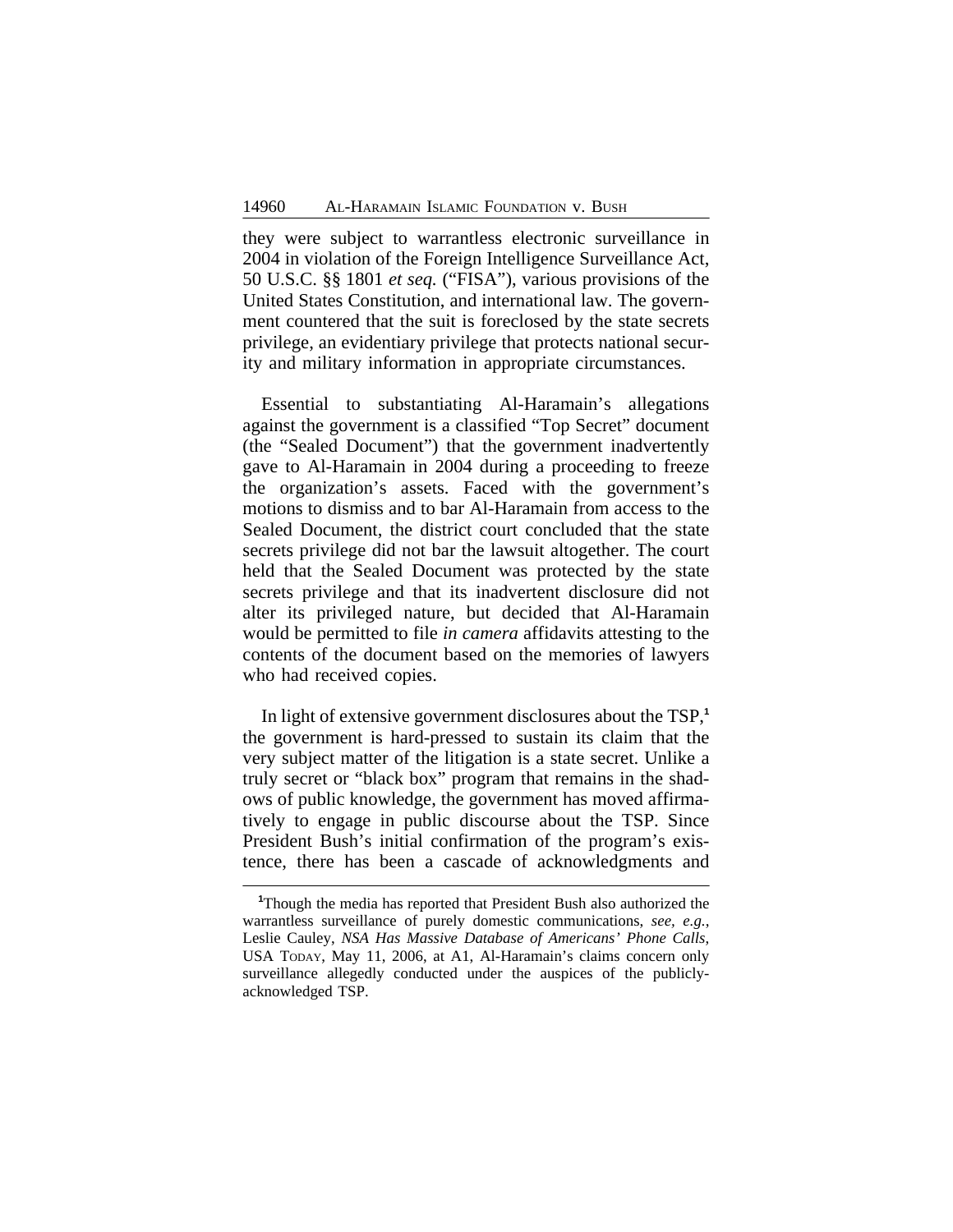information coming from the government, as officials have openly, albeit selectively, described the contours of this program. Thus, we agree with the district court that the state secrets privilege does not bar the very subject matter of this action. After *in camera* review and consideration of the government's documentation of its national security claim, we also agree that the Sealed Document is protected by the state secrets privilege. However, we reverse the court's order allowing Al-Haramain to reconstruct the essence of the document through memory. Such an approach countenances a back door around the privilege and would eviscerate the state secret itself. Once properly invoked and judicially blessed, the state secrets privilege is not a half-way proposition.

Nonetheless, our resolution of the state secrets issue as applied to the Sealed Document does not conclude the litigation. Al-Haramain also claims that FISA preempts the common law state secrets privilege. We remand for determination of this claim, a question the district court did not reach in its denial of the government's motion to dismiss.

#### **BACKGROUND**

#### **I. FACTUAL BACKGROUND<sup>2</sup>**

On December 16, 2005, the New York Times reported that in the years following September 11, 2001, President Bush secretly authorized the NSA to conduct electronic surveillance on Americans and others without warrants. James Risen & Eric Lichtblau, *Bush Lets U.S. Spy on Callers Without Courts*, N.Y. TIMES, Dec. 16, 2005, at A1. The next day, President Bush confirmed in a radio address that he had autho-

**<sup>2</sup>**Pursuant to special procedures established by the Department of Justice, Litigation Security Section, the members of the panel reviewed the Sealed Document and the non-public classified versions of the pleadings and declarations. Our recitation of facts derives only from publicly-filed pleadings, including public versions of the declarations.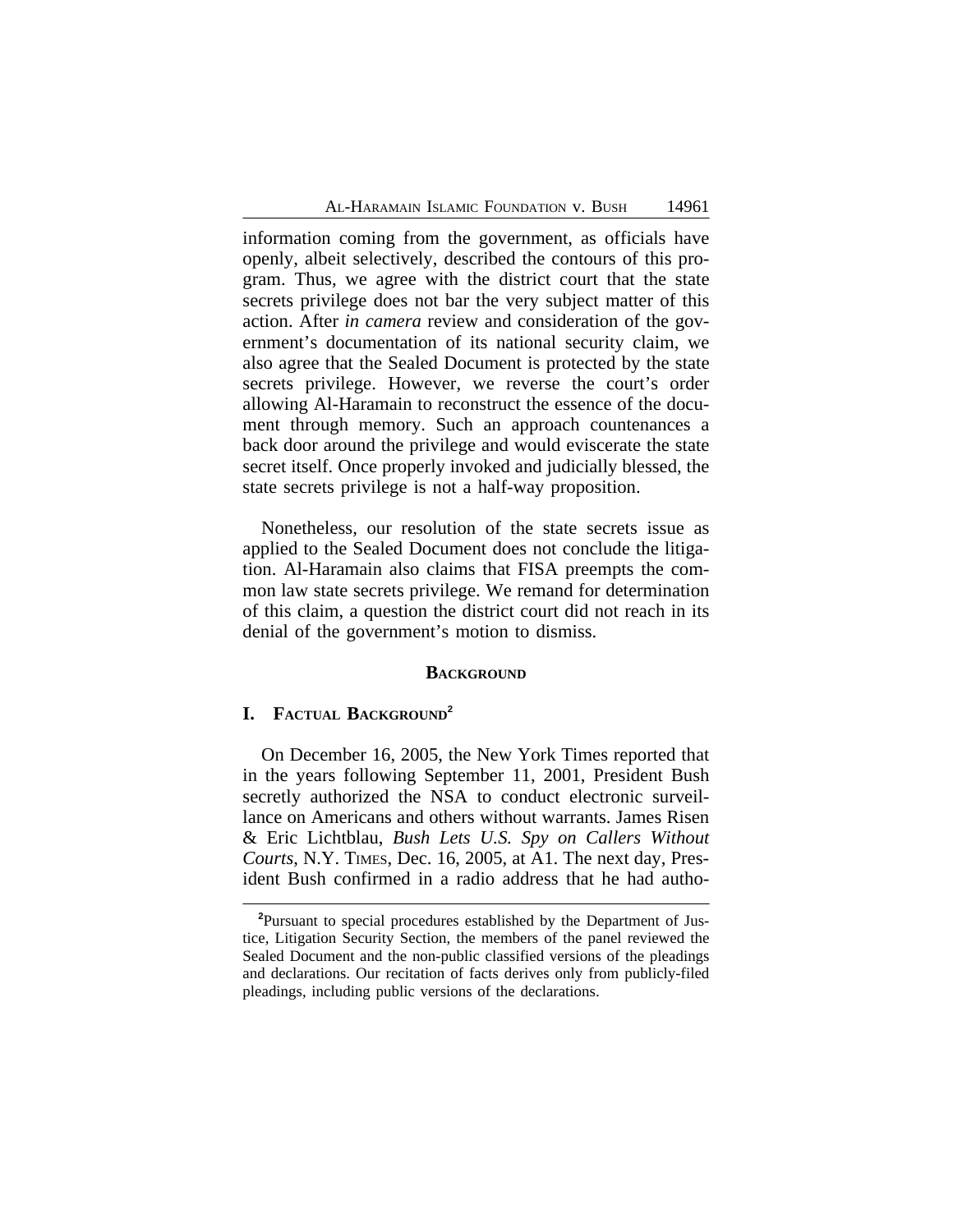rized "the interception of international communications of people with known links to Al Qaeda and related terrorist organizations." George W. Bush, President's Radio Address (Dec. 17, 2005), http://www.whitehouse.gov/news/releases/ 2005/12/20051217.html (last visited Nov. 8, 2007). The President acknowledged that he reauthorized the program more than 30 times since September 11, 2001, but that the program was suspended in January 2007. *Id.*

Then-Attorney General Alberto Gonzales, and other administration officials, also disclosed in public statements that the NSA, under the TSP, intercepted electronic information where the government had grounds to believe that one party to the communication was a member or agent of a terrorist organization affiliated with Al Qaeda. *See* Press Briefing by Attorney General Alberto Gonzales and General Michael V. Hayden, Principal Deputy Director for National Intelligence (Dec. 19, 2005), http://www.whitehouse.gov/news/releases/ 2005/12/20051219-1.html (last visited Nov. 8, 2007). Attorney General Gonzales emphasized that the government had not engaged in "blanket surveillance," but instead attempted to hone in on individuals who had apparent links to Al Qaeda. *Id.* The government stated that interception under the program took place only if there were reasonable grounds to believe that one party to the communication was a member or agent of Al Qaeda or an affiliated terrorist organization. *Id.* The government did not obtain warrants for this surveillance, which took place outside the context of the Foreign Intelligence Surveillance Court ("FISC"). In January 2007, Attorney General Gonzales stated that this type of surveillance is now subject to the judicial jurisdiction of the FISC. Letter from Alberto Gonzales, Attorney General, to Patrick Leahy and Arlen Specter, Senators (Jan. 17, 2007), *available at* http://leahy.senate.gov/press/200701/1-17-07%20AG%20to %20PJL%20Re%20FISA%20Court.pdf.

Al-Haramain is a Muslim charity which is active in more than 50 countries. Its activities include building mosques and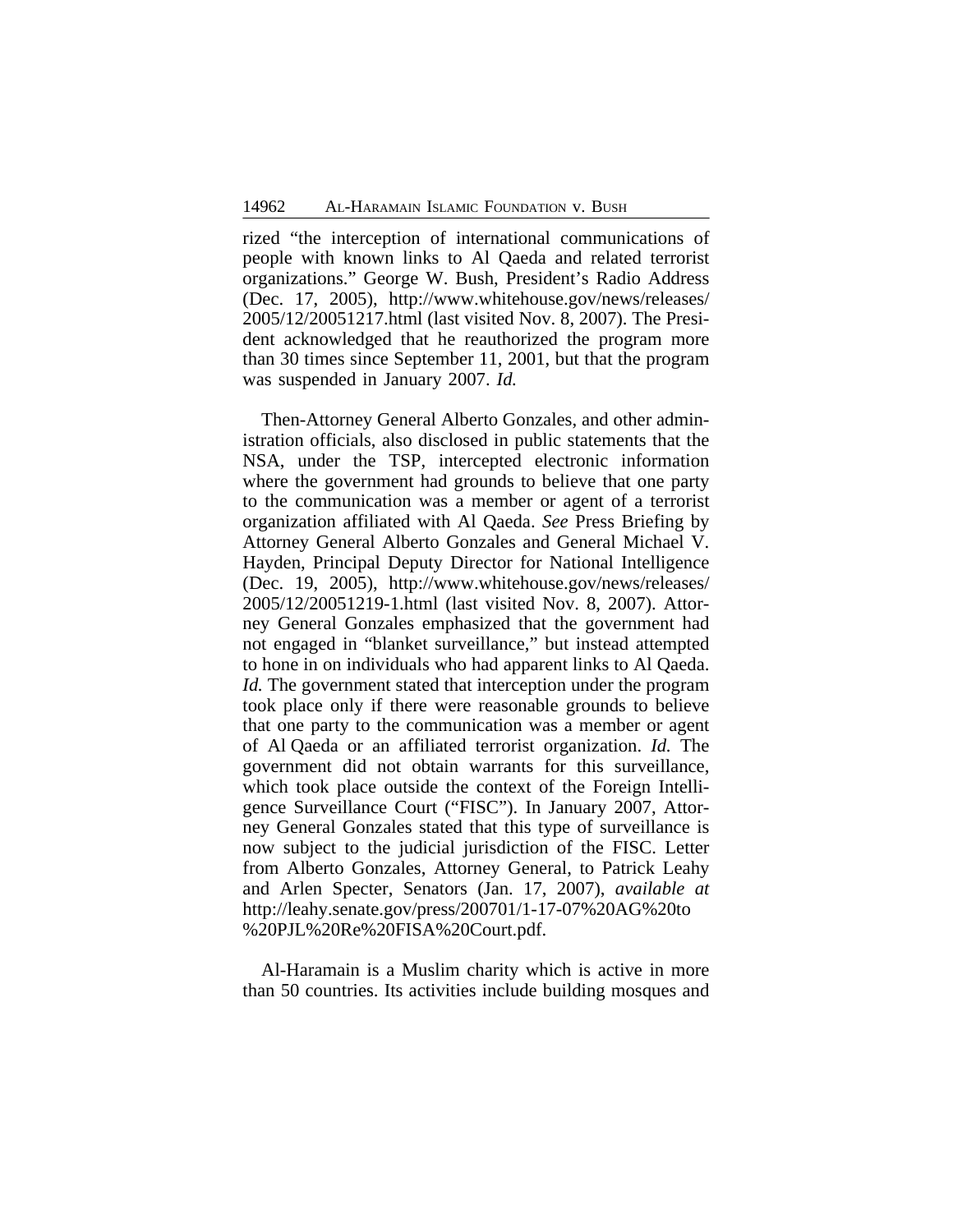maintaining various development and education programs. The United Nations Security Council has identified Al-Haramain as an entity belonging to or associated with Al Qaeda. In February 2004, the Office of Foreign Assets Control of the Department of Treasury temporarily froze Al-Haramain's assets pending a proceeding to determine whether to declare it a "Specially Designated Global Terrorist" due to the organization's alleged ties to Al Qaeda. Ultimately, Al-Haramain and one of its directors, Soliman Al-Buthi, were declared "Specially Designated Global Terrorists."

In August 2004, during Al-Haramain's civil designation proceeding, the Department of the Treasury produced a number of unclassified materials that were given to Al-Haramain's counsel and two of its directors. Inadvertently included in these materials was the Sealed Document, which was labeled "TOP SECRET." Al-Haramain's counsel copied and disseminated the materials, including the Sealed Document, to Al-Haramain's directors and co-counsel, including Wendell Belew and Asim Ghafoor. In August or September of 2004, a reporter from *The Washington Post* reviewed these documents while researching an article. In late August, the FBI was notified of the Sealed Document's inadvertent disclosure. In October of 2004, the FBI retrieved all copies of the Sealed Document from Al-Haramain's counsel, though it did not seek out Al-Haramain's directors to obtain their copies. The Sealed Document is located in a Department of Justice Secured Compartmentalized Information Facility.

Al-Haramain alleges that after *The New York Times*' story broke in December 2005, it realized that the Sealed Document was proof that it had been subjected to warrantless surveillance in March and April of 2004. Though the government has acknowledged the existence of the TSP, it has not disclosed the identities of the specific persons or entities surveilled under the program, and disputes whether Al-Haramain's inferences are correct.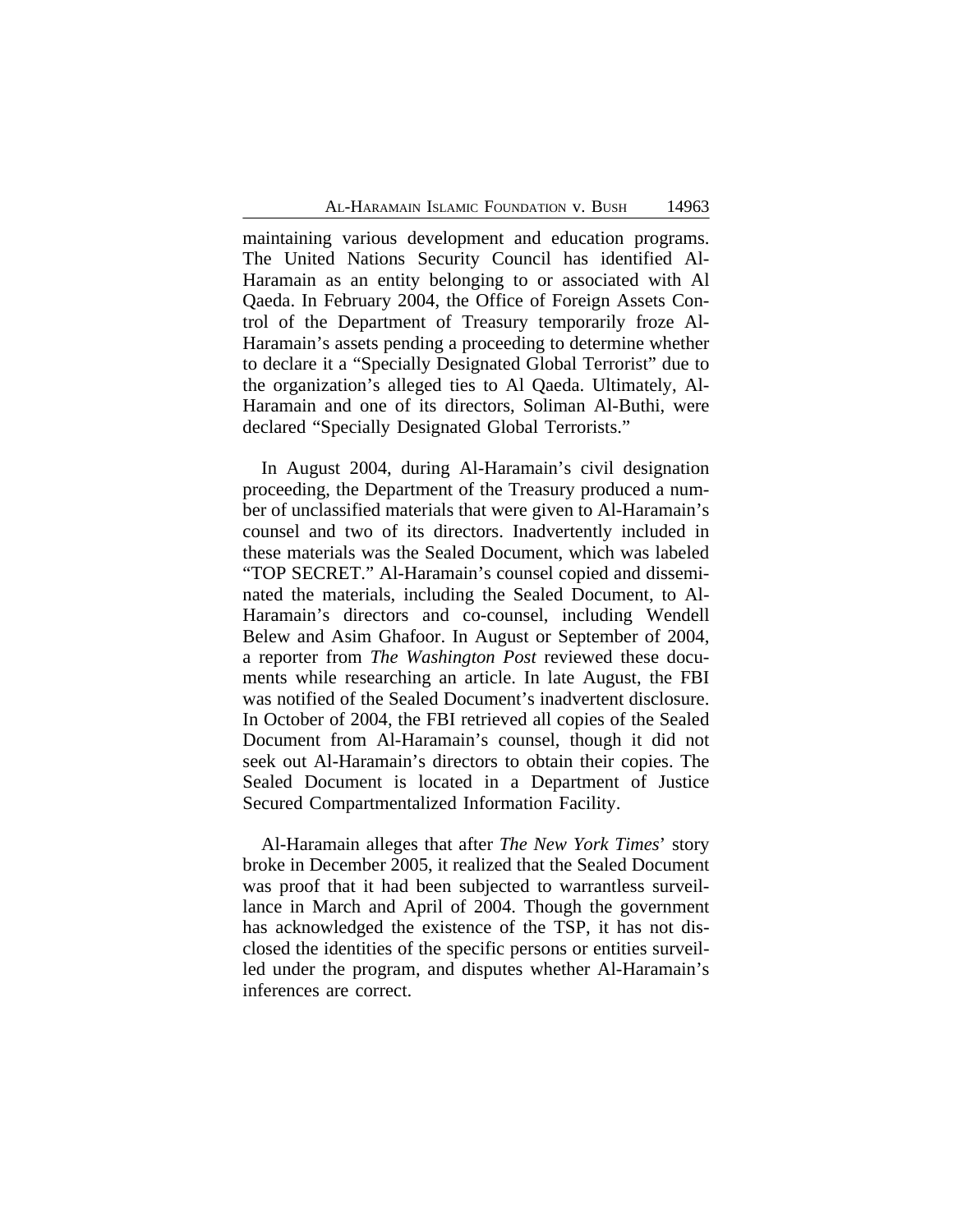#### **II. PROCEEDINGS IN THE DISTRICT COURT**

In February 2006, Al-Haramain filed a complaint in the District of Oregon alleging violations of FISA, the First, Fourth, and Sixth Amendments to the United States Constitution, the doctrine of separation of powers, and the International Covenant on Civil and Political Rights. Al-Haramain sought damages and declaratory relief, alleging that the government engaged in electronic surveillance of Al-Haramain's private telephone, email, and other electronic communications without probable cause, warrants, or other prior authorization. Al-Haramain also provided a sealed copy of the Sealed Document to the district court.

The government moved to dismiss the case, or in the alternative, for summary judgment, on the basis of the state secrets privilege, asserting that the very subject matter of the action was a state secret. In support of its motion, the government submitted public and classified versions of declarations from John Negroponte, then-Director of National Intelligence, and Keith Alexander, then-Director of the NSA. Director Negroponte asserted that continuation of the litigation would result in the disclosure of information relating both to the nature of the Al Qaeda threat and the TSP, which could cause grave damage to national security.

The government also moved to bar Al-Haramain from any access to the Sealed Document. John F. Hackett, Director of the Information Management Office of the Office of the Director of National Intelligence, asserted in a May 12, 2006, declaration: "Based upon my review of the document filed under seal with the Court, it is not possible to describe the document in a meaningful manner without revealing classified information, including classified sources and methods of intelligence."

The district court denied the government's motion to dismiss, finding that the existence of the TSP was not a secret,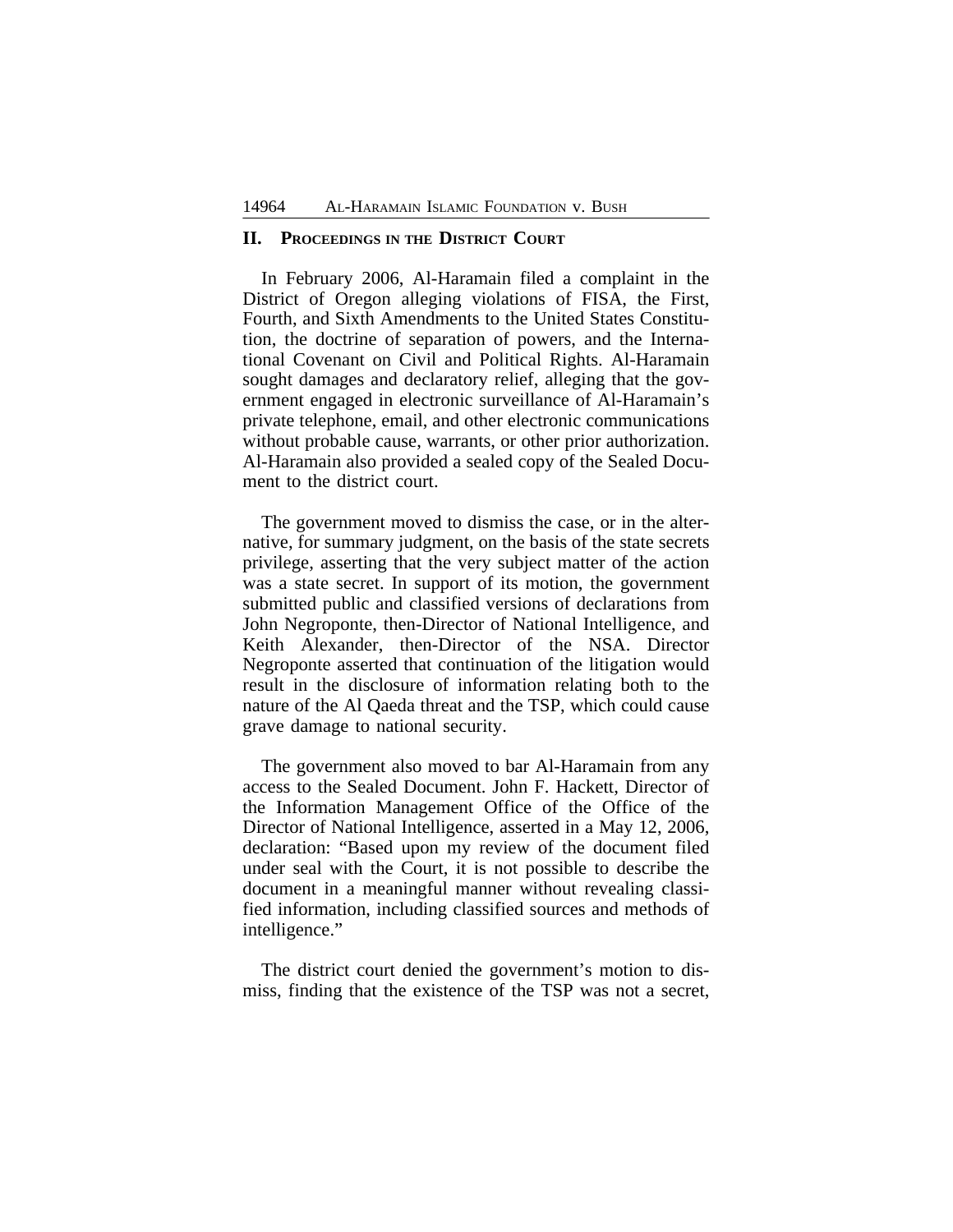and that "no harm to the national security would occur if plaintiffs are able to prove the general point that they were subject to surveillance as revealed in the Sealed Document, without publicly disclosing any other information contained in the Sealed Document." *Al-Haramain Islamic Foundation, Inc. v. Bush*, 451 F. Supp. 2d 1215, 1224 (D. Or. 2006).

According to the district court, there was "no reasonable danger that the national security would be harmed if it is confirmed or denied that plaintiffs were subject to surveillance." *Id.* The district court granted the government's motion to bar Al-Haramain from access to the Sealed Document on the basis that it was protected by the state secrets privilege. The court stated that it would, however, permit Al-Haramainrelated witnesses to file *in camera* affidavits attesting from memory to the contents of the document to support Al-Haramain's assertion of standing and its prima facie case. *Id.* at 1229.

The district court sua sponte certified its order for interlocutory appeal. The case was then transferred to the Northern District of California by the Multi-District Litigation panel to Chief Judge Vaughn Walker. We granted interlocutory review, and consolidated this appeal with *Hepting v. AT&T Corp.*, Nos. 06-17132, 06-17137.**<sup>3</sup>**

#### **STANDARD OF REVIEW**

Although we have not previously addressed directly the standard of review for a claim of the state secrets privilege, we have intimated that our review is de novo. *See Kasza v. Browner*, 133 F.3d 1159 (9th Cir. 1998) (implying without stating that de novo review governs state secrets determina-

**<sup>3</sup>**Although this case and *Hepting* were argued on the same day, and both relate to alleged government electronic surveillance, the claimed facts and circumstances of each case are distinct. Thus, we are concurrently entering an order stating that the cases are no longer consolidated for any purpose.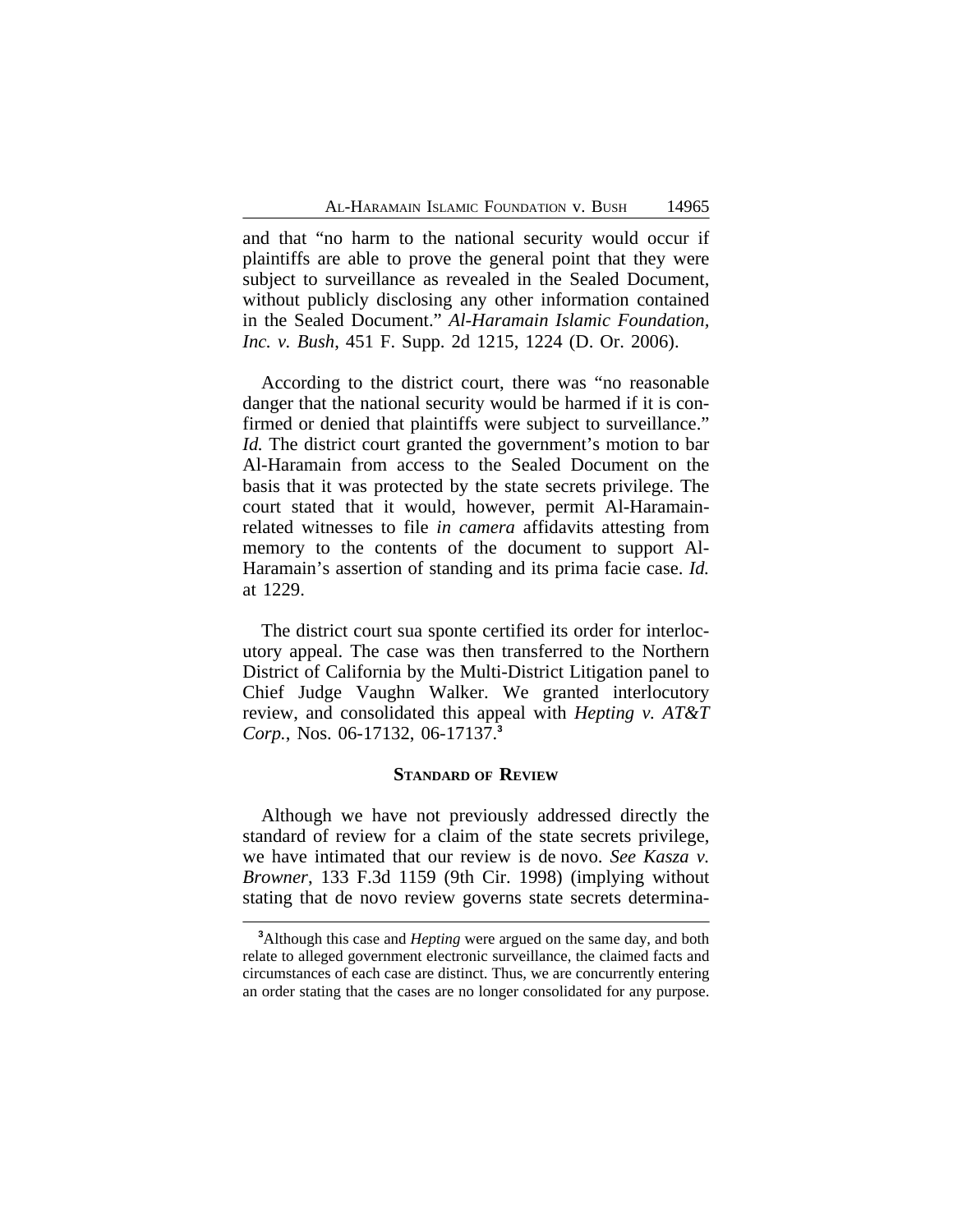tion). De novo review as to the legal application of the privilege and clear error review as to factual findings make sense, as the determination of privilege is essentially a legal matter based on the underlying facts. We accord other privileges, such as the attorney-client privilege, a similar status—clear error as to factual determinations by the district court, but de novo review as to the application of legal principles to those facts. *See United States v. Bauer*, 132 F.3d 504, 507 (9th Cir. 1997). Other circuits are in accord regarding review of the state secrets privilege. *See El-Masri v. United States*, 479 F.3d 296, 302 (4th Cir. 2007); *Molerio v. FBI*, 749 F.2d 815, 820 (D.C. Cir. 1984). Standing is also reviewed de novo. *Buono v. Norton*, 371 F.3d 543, 546 (9th Cir. 2004).

### **ANALYSIS**

## **I. THE STATE SECRETS PRIVILEGE**

**[1]** The state secrets privilege is a common law evidentiary privilege that permits the government to bar the disclosure of information if "there is a reasonable danger" that disclosure will "expose military matters which, in the interest of national security, should not be divulged." *United States v. Reynolds*, 345 U.S. 1, 10 (1953). The privilege is not to be lightly invoked. *Id.* at 7.

Although *Reynolds* is widely viewed as the first explicit recognition of the privilege by the Supreme Court, *see* Amanda Frost, *The State Secrets Privilege and Separation of Powers*, 75 FORDHAM L. REV. 1931, 1936 (2007), the Supreme Court considered a form of the privilege—the nonjusticiability of certain state secrets cases—in *Totten v. United States*, 92 U.S. 105 (1875). *Totten* arose out of a contract between President Lincoln and a secret agent who was allegedly dispatched to spy on enemy troops. As the Court explained in a very short opinion, "[i]t may be stated as a general principle, that public policy forbids the maintenance of any suit in a court of justice, the trial of which would inevita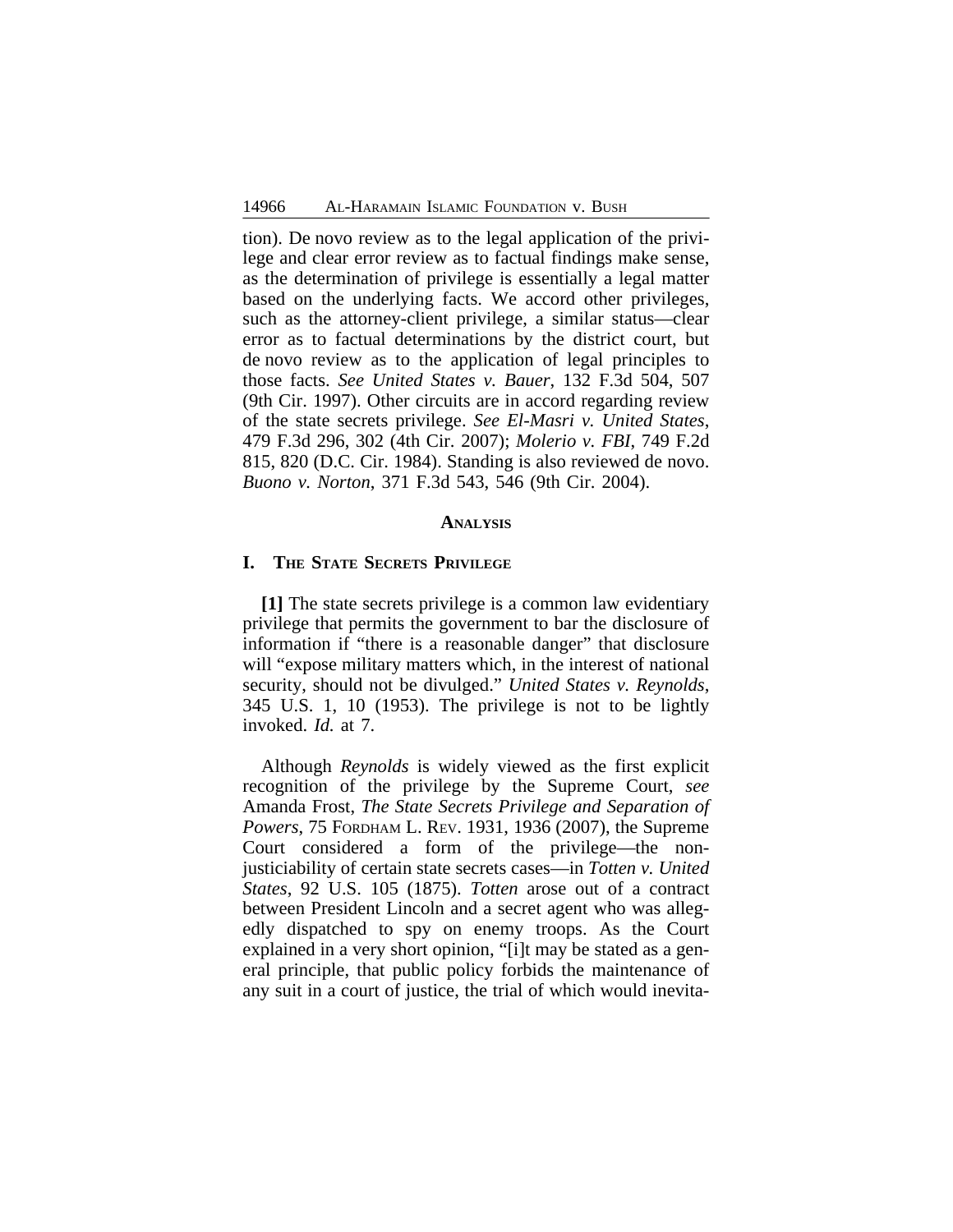bly lead to the disclosure of matters which the law itself regards as confidential, and respecting which it will not allow the confidence to be violated." *Id.* at 107. The court then barred suit regarding the contract, as "[t]he secrecy which such contracts impose precludes any action for their enforcement," and noted that "the existence of a contract of that kind is itself a fact not to be disclosed." *Id.*

As the Supreme Court noted in a later case involving an alleged agreement for espionage services, "lawsuits premised on alleged espionage agreements are altogether forbidden." *Tenet v. Doe*, 544 U.S. 1 (2005). This conclusion has evolved into the principle that where the very subject matter of a lawsuit is a matter of state secret, the action must be dismissed without reaching the question of evidence. *Reynolds*, 345 U.S. at 11 n.26; *see also Kasza*, 133 F.3d at 1166; *Sterling v. Tenet*, 416 F.3d 338, 345 (4th Cir. 2005) (Dismissal is proper if "sensitive military secrets will be so central to the subject matter of the litigation that any attempt to proceed will threaten disclosure of the privileged matters.") (internal citation omitted).

More than 75 years passed before the Supreme Court directly addressed the state secrets privilege, observing that "[j]udicial experience with the privilege which protects military and state secrets has been limited in this country. English experience has been more extensive, but still relatively slight compared with other evidentiary privileges." *Reynolds*, 345 U.S. at 7 (footnotes omitted). In *Reynolds*, the Court addressed the privilege at length, analogizing to the policy and legal parameters of other privileges, such as the privilege against self-incrimination. *See id.* at 8-9.

These two cases—*Totten* and *Reynolds*—thus provide the foundation for our analysis. Although there is only a single state secrets evidentiary privilege, as a matter of analysis, courts have approached the privilege as both a rule of nonjusticiability, akin to a political question, and as a privilege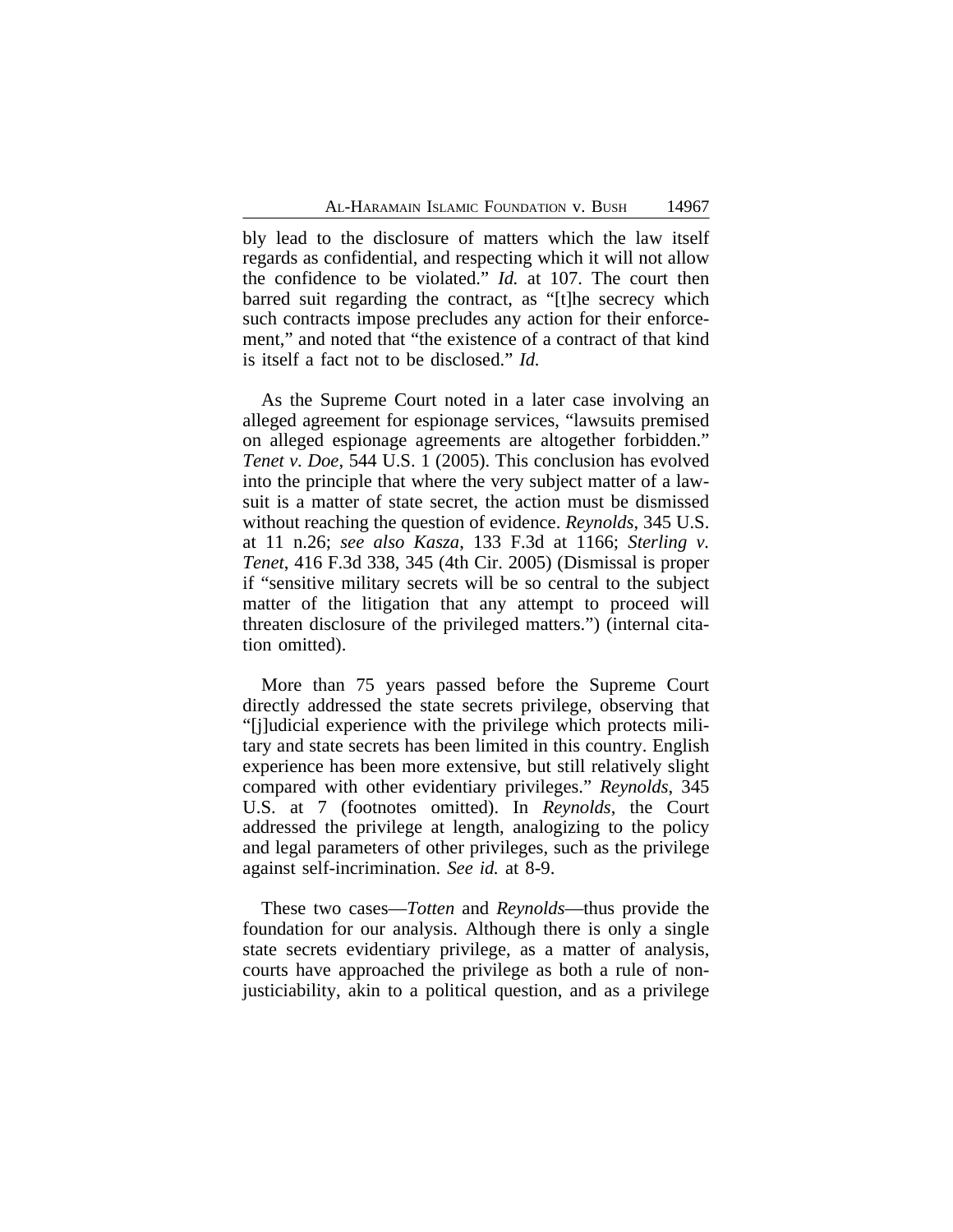that may bar proof of a prima facie case. *See ACLU v. Nat'l Sec. Agency*, 493 F.3d 644, 650 n.2 (6th Cir. 2007) ("The State Secrets Doctrine has two applications: a rule of evidentiary privilege and a rule of non-justiciability.") (internal citations omitted); *Kasza*, 133 F.3d at 1166 (holding that if a plaintiff cannot prove the prima facie elements of one's claim without resort to privileged information, the court may dismiss).

Mirroring these applications of the state secrets privilege, on appeal the government argues that the state secrets privilege mandates the dismissal of Al-Haramain's claims for three reasons: (1) the very subject matter of the litigation is a state secret; (2) Al-Haramain cannot establish standing to bring suit, absent the Sealed Document; and (3) Al-Haramain cannot establish a prima facie case, and the government cannot defend against Al-Haramain's assertions, without resorting to state secrets.**<sup>4</sup>**

## **II. THE SUBJECT MATTER OF THE LITIGATION IS NOT A STATE SECRET**

Based on the various public statements made by the President and members of his administration acknowledging the existence of the TSP, and Al-Haramain's purported knowledge that its members' communications had been intercepted, the district court rejected the government's contention that the subject matter of the litigation is a state secret. *See Al-Haramain*, 451 F. Supp. 2d at 1225. The court found that the government had "lifted the veil of secrecy on the existence of

**<sup>4</sup>**The district court declined to decide whether Al-Haramain's claims should be dismissed on the ground that Al-Haramain would be unable to make a prima facie case, or that the government would be unable to assert a defense, without treading upon state secrets. *See Al-Haramain*, 451 F. Supp. 2d at 1226. It recognized that non-public details of the TSP might eventually be implicated by Al-Haramain's claims, but stated that it was "not yet convinced that this information is relevant to the case and will need to be revealed." *Id.*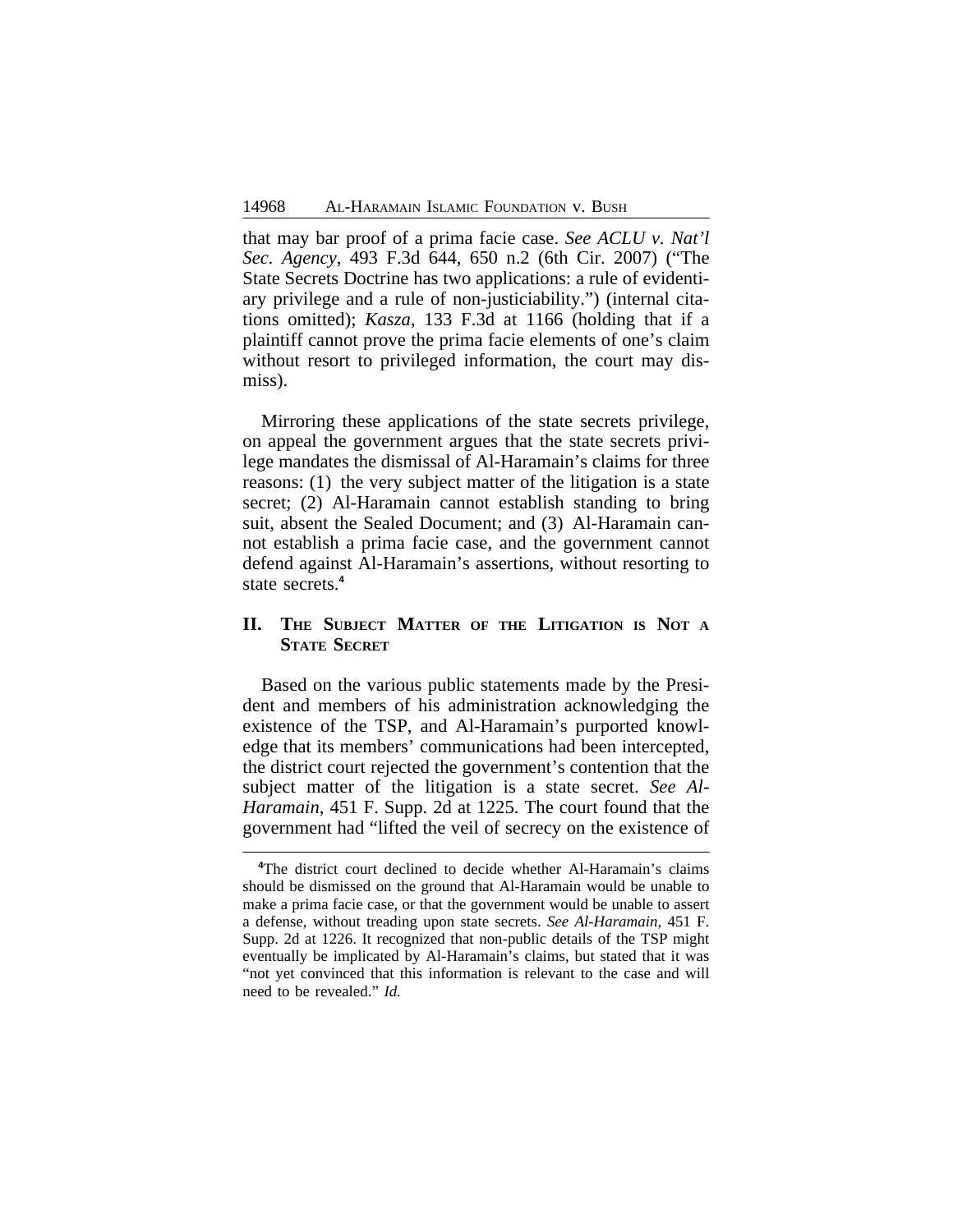the [TSP] and plaintiffs only seek to establish whether interception of their communications . . . was unlawful." *Id.*

**[2]** We agree with the district court's conclusion that the very subject matter of the litigation—the government's alleged warrantless surveillance program under the TSP—is not protected by the state secrets privilege. Two discrete sets of unclassified facts support this determination. First, President Bush and others in the administration publicly acknowledged that in the months following the September 11, 2001, terrorist attacks, the President authorized a communications surveillance program that intercepted the communications of persons with suspected links to Al Qaeda and related terrorist organizations. Second, in 2004, Al-Haramain was officially declared by the government to be a "Specially Designated Global Terrorist" due to its purported ties to Al Qaeda. The subject matter of the litigation—the TSP and the government's warrantless surveillance of persons or entities who, like Al-Haramain, were suspected by the NSA to have connections to terrorists—is simply not a state secret. At this early stage in the litigation, enough is known about the TSP, and Al-Haramain's classification as a "Specially Designated Global Terrorist," that the subject matter of Al-Haramain's lawsuit can be discussed, as it has been extensively in publicly-filed pleadings, televised arguments in open court in this appeal,**<sup>5</sup>** and in the media and the blogosphere, without disturbing the dark waters of privileged information.

Because cases in this area are scarce, no court has put a fine point on how broadly or narrowly "subject matter" is defined in the context of state secrets. Application of this principle must be viewed in the face of the specific facts alleged and

**<sup>5</sup>**Pursuant to a camera request filed before argument, we permitted C-SPAN to record the proceeding for later broadcast. *See* 9TH CIR. GUIDELINES FOR PHOTOGRAPHING, RECORDING, AND BROADCASTING IN THE COURTROOM (1996). The proceeding was broadcast on C-SPAN on August 15, 2007, and is available at www.c-span.org.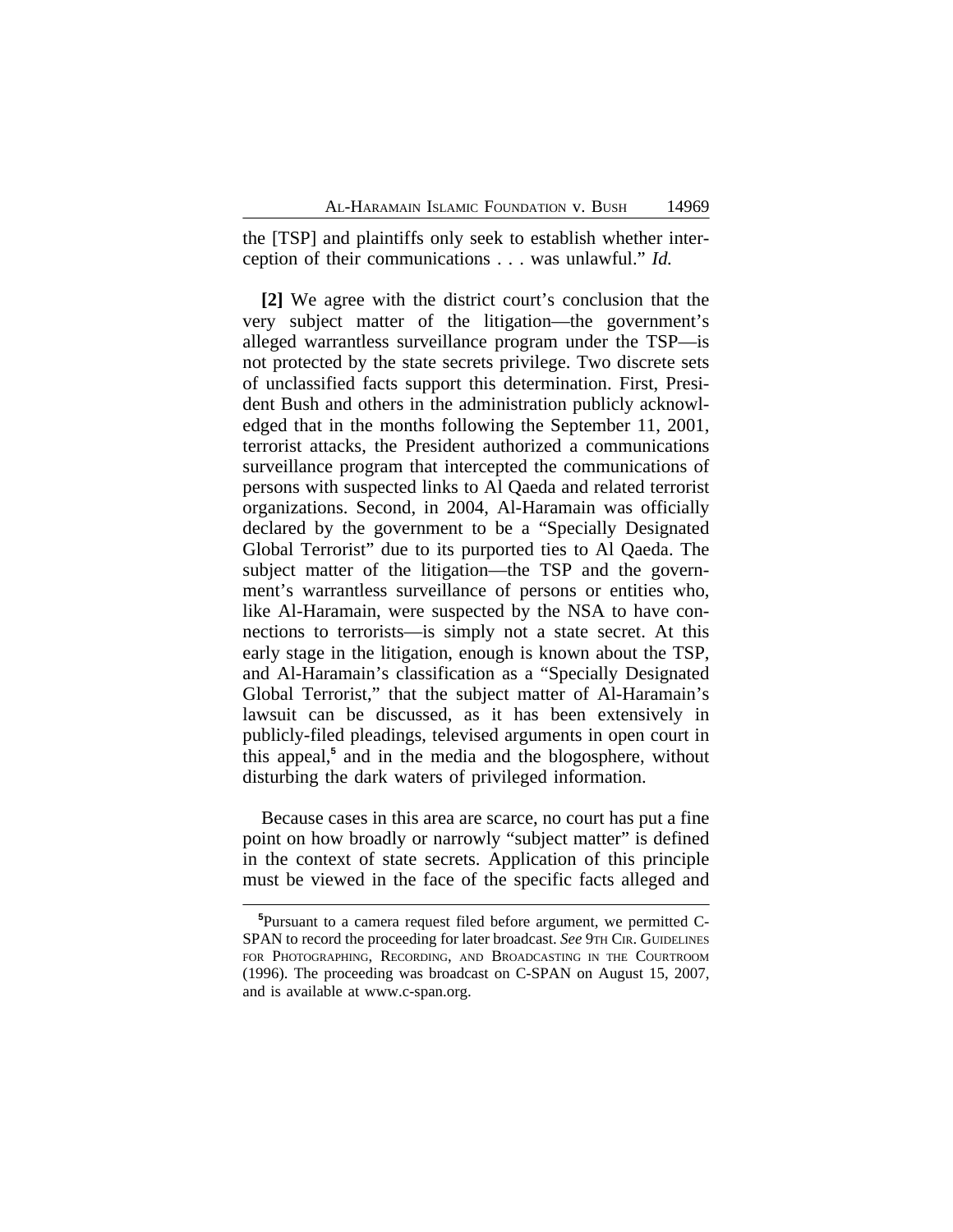the scope of the lawsuit. In this case, the analysis is not difficult because Al-Haramain challenges warrantless surveillance authorized under the TSP. Significantly, until disclosure of the program in 2005, the program and its details were a highly prized government secret.

**[3]** The first disclosure may have come from *The New York Times*, but President Bush quickly confirmed the existence of the TSP just one day later, on December 17, 2005, in a radio address to the nation. The President's announcement that he had authorized the NSA to intercept the international communications of individuals with known links to Al Qaeda cast the first official glimmer of light on the TSP. Since then, government officials have made voluntary disclosure after voluntary disclosure about the TSP, selectively coloring in the contours of the surveillance program and even hanging some of it in broad daylight.

Two days after President Bush's announcement, Attorney General Gonzales disclosed that the TSP intercepted communications where one party was outside the United States, and the government had "a reasonable basis to conclude that one party to the communication is a member of al Qaeda, affiliated with al Qaeda, or a member of an organization affiliated with al Qaeda, or working in support of al Qaeda." Press Briefing by Attorney General Alberto Gonzales and General Michael V. Hayden, Principal Deputy Director for National Intelligence (Dec. 19, 2005), http://www.whitehouse.gov/ news/releases/2005/12/20051219-1.html (last visited Nov. 8, 2007). Attorney General Gonzales confirmed that surveillance occurred without FISA warrants ("FISA requires that we get a court order, unless authorized by a statute, and we believe that authorization has occurred."), and that American citizens could be surveilled only if they communicated with a suspected or known terrorist ("To the extent that there is a moderate and heavy communication involving an American citizen, it would be a communication where the other end of the call is outside the United States and where we believe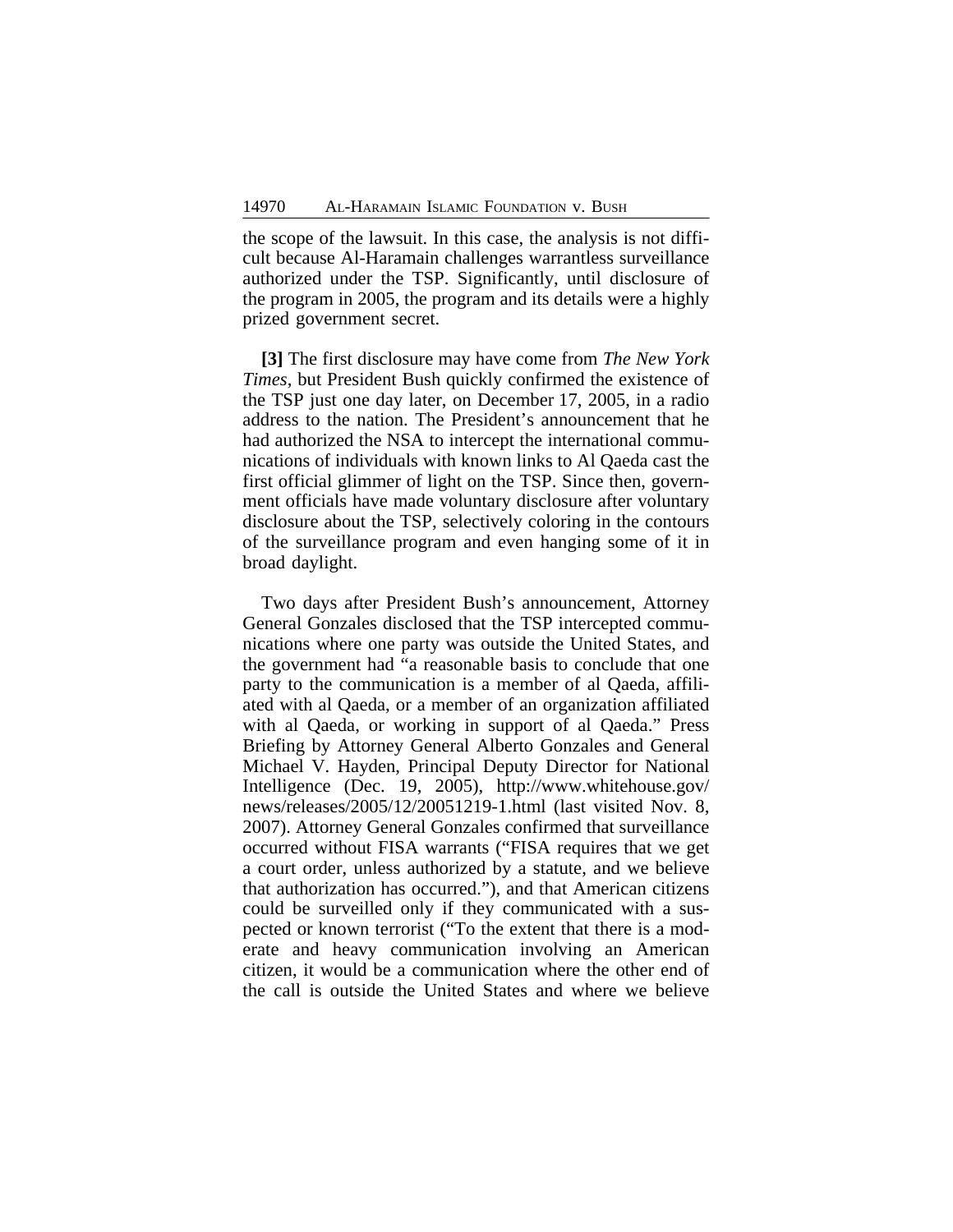either the American citizen or the person outside the United States is somehow affiliated with Al Qaeda."). *Id.*

In an address to the National Press Club on January 23, 2006, General Hayden volunteered further details about the TSP:

[T]here are no communications more important to the safety of this country than those affiliated with al Qaeda with one end in the United States. The president's authorization allows us to track this kind of call more comprehensively and more efficiently. The trigger is quicker and a bit softer than it is for a FISA warrant, but the intrusion into privacy is also limited: only international calls and only those we have a reasonable basis to believe involve al Qaeda or one of its affiliates.

General Michael V. Hayden, Address to the National Press Club (Jan. 23, 2006), http://www.dni.gov/speeches/ 20060123\_speech.htm (last visited Nov. 8, 2007). In the same speech, he asserted that the TSP was "targeted and focused," and that at least one participant to the conversation was not in the United States, revealing that "this is not about intercepting conversations between people in the United States." *Id.* He even volunteered details as to the TSP's procedures for inadvertently intercepting a purely domestic call:

And if there were ever an anomaly, and we discovered that there had been an inadvertent intercept of a domestic-to-domestic call, that intercept would be destroyed and not reported. But the incident, what we call inadvertent collection, would be recorded and reported. But that's a normal NSA procedure. It's been our procedure for the last quarter century. And as always, as we always do when dealing with U.S. person information, as I said earlier, U.S. iden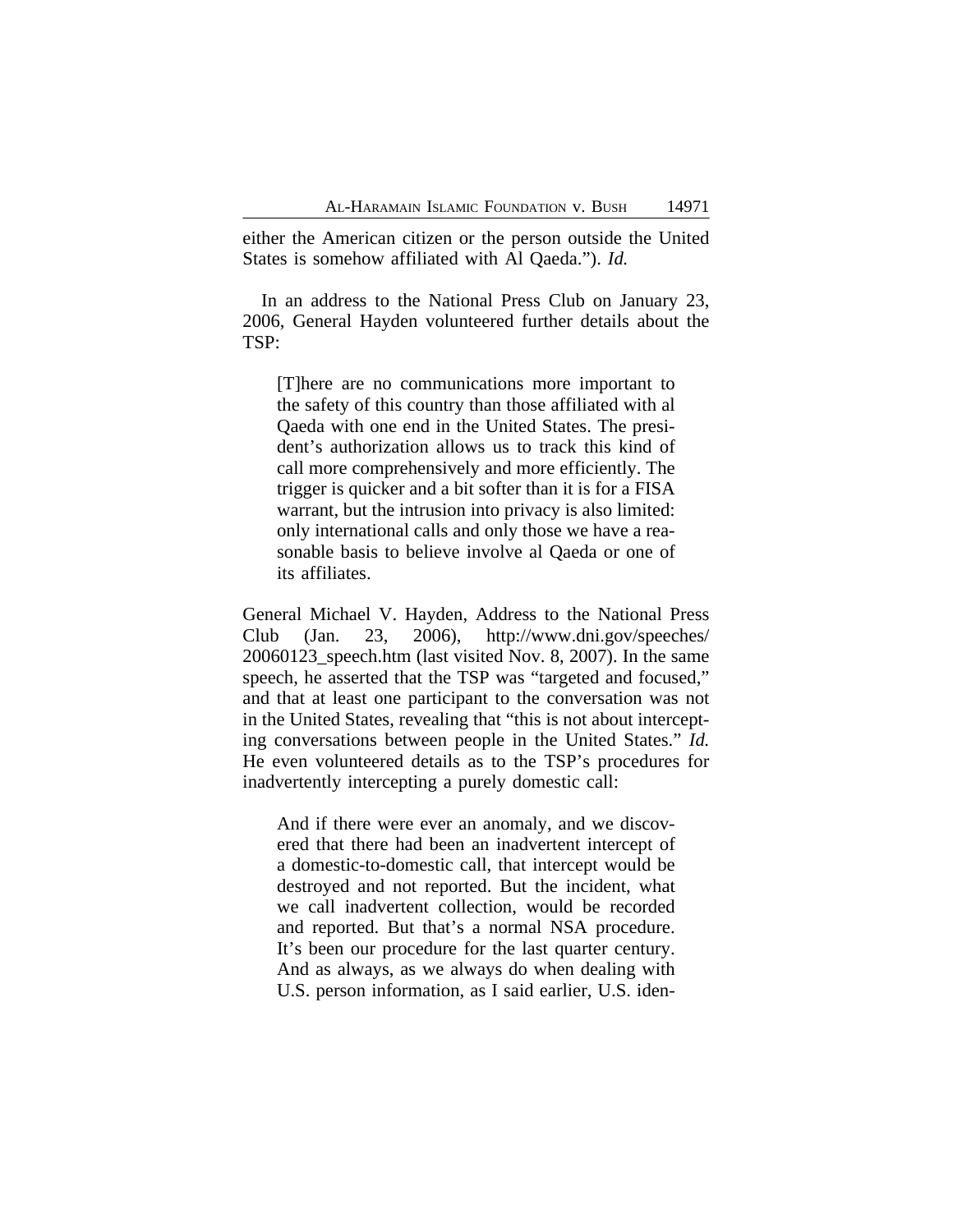tities are expunged when they're not essential to understanding the intelligence value of any report.

## *Id.*

General Hayden's statements provided to the American public a wealth of information about the TSP. The public now knows the following additional facts about the program, beyond the general contours outlined by other officials: (1) at least one participant for each surveilled call was located outside the United States; (2) the surveillance was conducted without FISA warrants; (3) inadvertent calls involving purely domestic callers were destroyed and not reported; (4) the inadvertent collection was recorded and reported; and (5) U.S. identities are expunged from NSA records of surveilled calls if deemed non-essential to an understanding of the intelligence value of a particular report. These facts alone, disclosed by General Hayden in a public address, provide a fairly complete picture of the scope of the TSP.

Just a month after the President's announcement, on January 19, 2006, the United States Department of Justice joined the succession of government disclosures in a 42-page white paper in which it not only confirmed that President Bush had authorized the interception of international communications into and out of the United States, but also justified the intercepts with a legal analysis. U.S. Department of Justice, *Legal Authorities Supporting the Activities of the National Security Agency Described by the President* (Jan. 19, 2006), http:// www.usdoj.gov/opa/whitepaperonnsalegalauthorities.pdf (last visited Nov. 8, 2007). That the Department of Justice even thought it necessary to explain to the public "in an unclassified form, the legal basis for the NSA activities described by the President," *see id.* at 1, suggests that the government both knew that details of the surveillance program were in the public sphere and recognized that the program was already the subject of significant public discussion and interest.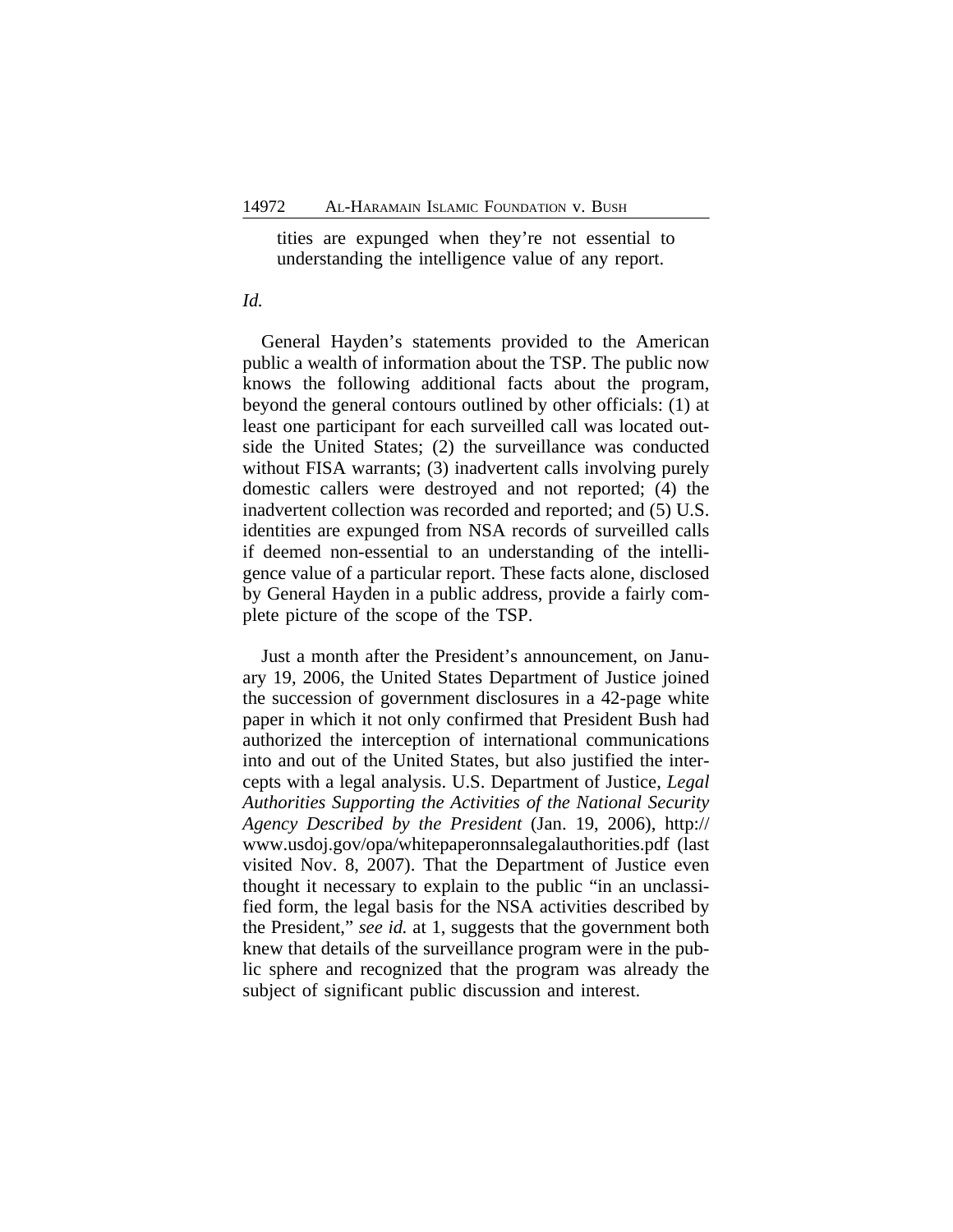The white paper disclosed other, as yet, non-public information about the TSP, such as the NSA's "use of signals intelligence to identify and pinpoint the enemy." *Id.* at 17. The "NSA activities are directed at the enemy, and not at domestic activity that might incidentally aid the war effort," *id.* at 34, and were "designed to enable the Government to act quickly and flexibly (and with secrecy) to find agents of al Qaeda and its affiliates." *Id.* at 39. The TSP, intended to " 'connect the dots' between potential terrorists," was "carefully reviewed approximately every 45 days" by the Department of Justice, and Congressional leaders were briefed more than a dozen times on the agency's activities. *Id.* at 5 (quoting George W. Bush, President's Press Conference (Dec. 19, 2005), http://www.whitehouse.gov/news/releases/2005/12/ 20051219-2.html (last visited Nov. 8, 2007)).

**[4]** To be sure, there are details about the program that the government has not yet disclosed, but because of the voluntary disclosures made by various officials since December 2005, the nature and purpose of the TSP, the "type" of persons it targeted, and even some of its procedures are not state secrets. In other words, the government's many attempts to assuage citizens' fears that *they* have not been surveilled now doom the government's assertion that the very subject matter of this litigation, the existence of a warrantless surveillance program, is barred by the state secrets privilege.

In arguing that the sensitive subject matter of this litigation mandates dismissal, the government points to *Kasza*, in which we affirmed the dismissal of an action on the basis of the state secrets privilege. 133 F.3d at 1170. *Kasza* provides scant guidance to us in this case. *Kasza* involved former employees at a classified Air Force facility who challenged under the Resource Conservation and Recovery Act of 1986 ("RCRA") the government's allegedly improper treatment of hazardous materials. The Secretary of the Air Force invoked the state secrets privilege with respect to ten categories of national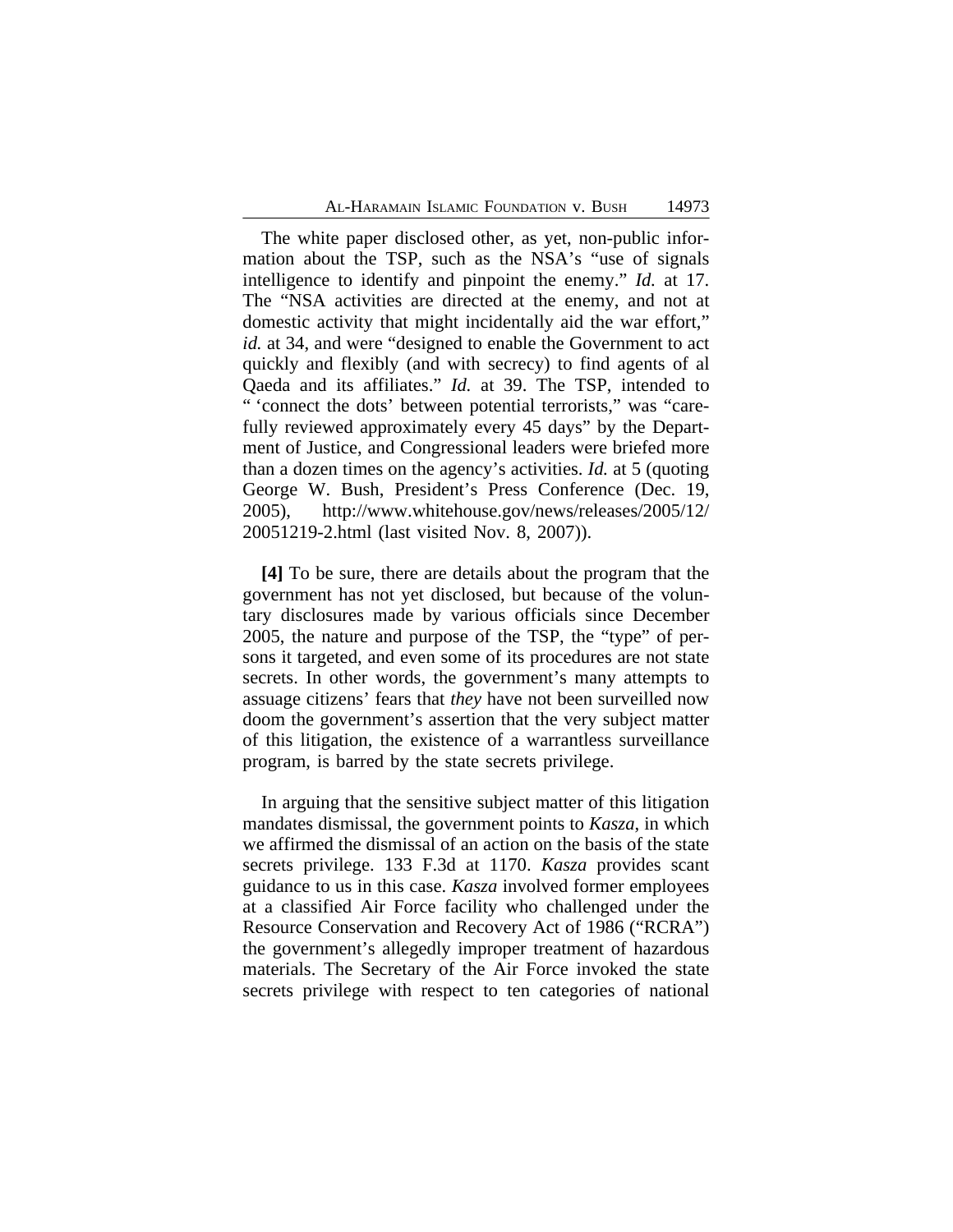security information associated with the operating location, including "security sensitive environmental data." *Id.* at 1163.

We dismissed the action on the basis that its very subject matter was a state secret, but we were, perhaps purposefully, vague as to the specific reasons. The opinion simply stated that the disclosure of information sought in discovery requests "would reasonably endanger national security interests," and that "any further proceeding in this matter would jeopardize national security." 133 F.3d at 1170. Absent some insight into our reasoning, *Kasza* does not inform our determination here, except to confirm that some cases are, indeed, non-justiciable as a consequence of the very subject matter of the action being a state secret.

Nor are we persuaded by the recent case of *El-Masri*. Khaled El-Masri, a German citizen of Lebanese descent, brought claims stemming from injuries allegedly received during his detention under the Central Intelligence Agency's ("CIA") "extraordinary rendition" program. *El-Masri*, 479 F.3d at 300. The government defended the suit on the basis of the state secrets privilege, but El-Masri argued that the state secrets privilege did not require dismissal of his claims because the CIA's program had been widely discussed in the press and in public fora, and acknowledged by administration officials. *See id.* at 301. El-Masri maintained that the subject of his suit was only his particular rendition, not the renditions of other victims, and that the litigation posed no harm to national security because sufficient information had entered the public sphere to enable him to pursue his claims without compromising state secrets. *See id.* at 308.

The Fourth Circuit upheld the government's assertion of the state secrets privilege and dismissed the action. To establish liability, El-Masri would be required to produce "evidence that exposes how the CIA organizes, staffs, and supervises its most sensitive intelligence operations." *Id.* at 309. For example, to establish then-Director of the CIA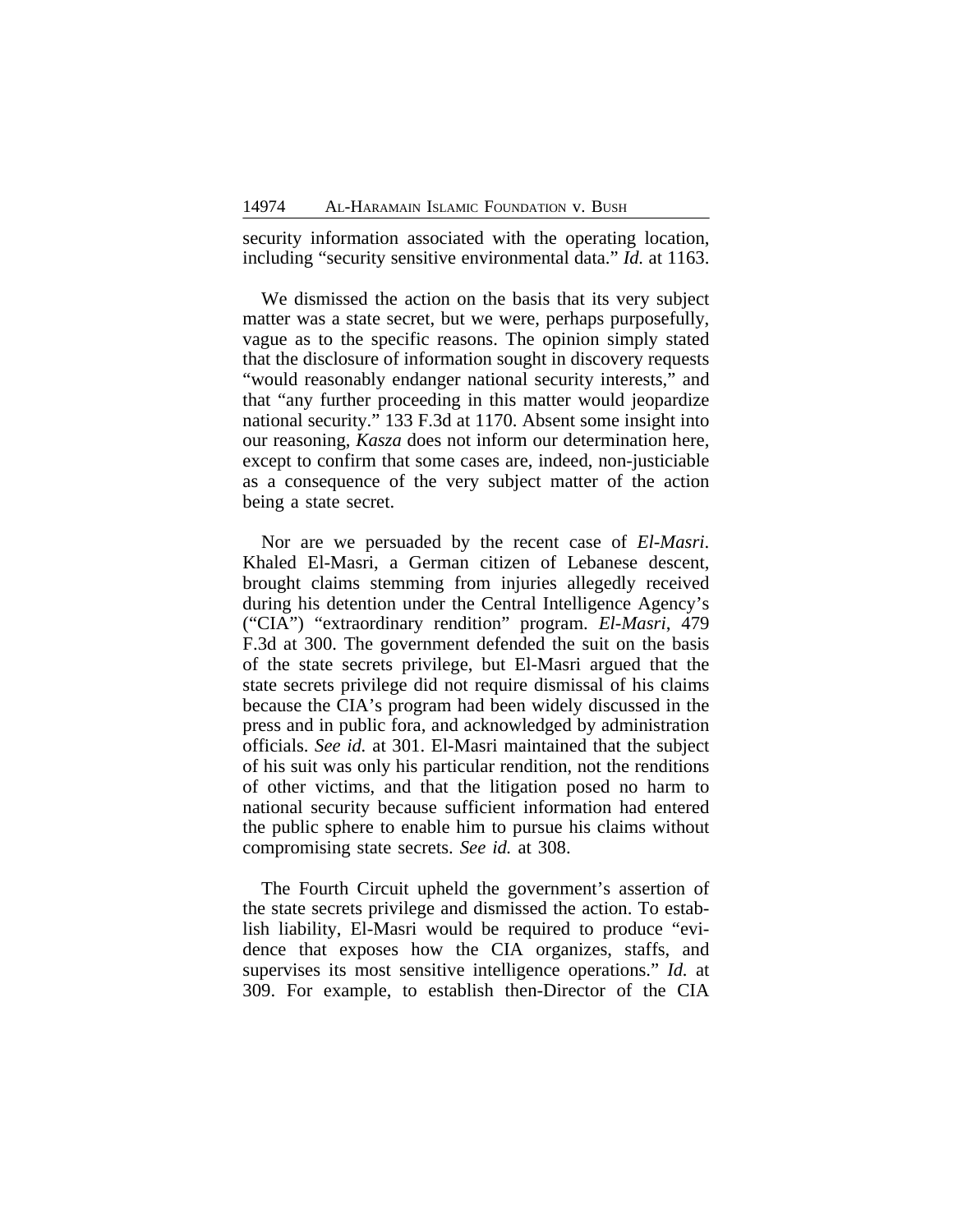George Tenet's liability, El-Masri would be "obliged to show in detail how the head of the CIA participates in such operations, and how information concerning their progress is relayed to him." *Id.* Dismissal was proper because the information that was known to the public about the renditions program did not include "facts that are central to litigating [El-Masri's] action." *Id.* at 311.

The court in *El-Masri* stated that "for purposes of the state secrets analysis, the 'central facts' and 'very subject matter' of an action are those facts that are essential to prosecuting the action or defending against it." *Id*. at 308. According to the Fourth Circuit, the subject matter of a lawsuit requires its dismissal if the action cannot be "*litigated* without threatening the disclosure of [ ] state secrets." *Id.* (emphasis in original). In other words, that court merged the concept of "subject matter" with the notion of proof of a prima facie case. Indeed, in that case, the facts may have counseled for such an approach.

In contrast, we do not necessarily view the "subject matter" of a lawsuit as one and the same with the facts necessary to litigate the case. In *Kasza*, we made the distinction between dismissal on the grounds that the subject matter of an action is a state secret, and dismissal on the grounds that a plaintiff cannot prove the prima facie elements of the claim absent privileged evidence. *See* 133 F.3d at 1166. The parties, including the government, also made this distinction in their briefs, as did the district court in its decision. *See Al-Haramain*, 451 F. Supp. 2d at 1226. Because the Fourth Circuit has accorded an expansive meaning to the "subject matter" of an action, one that we have not adopted, *El-Masri* does not support dismissal based on the subject matter of the suit.

To be sure, a bright line does not always separate the subject matter of the lawsuit from the information necessary to establish a prima facie case. In some cases, there may be no dividing line. In other cases, the suit itself may not be barred because of its subject matter and yet ultimately, the state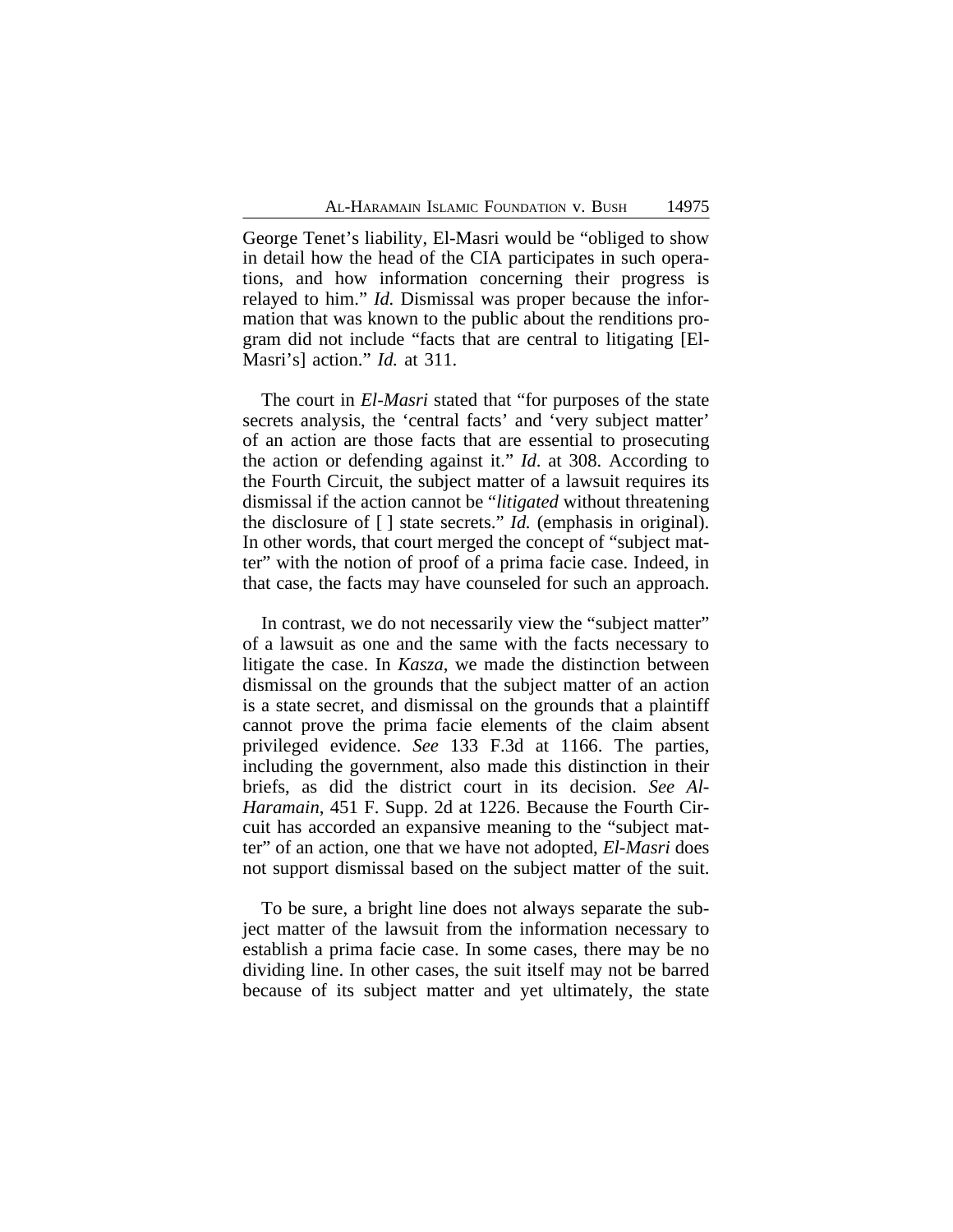secrets privilege may nonetheless preclude the case from proceeding to the merits. In other circumstances, the decision on the state secrets privilege may need to await preliminary discovery. It is precisely because of this continuum of analysis that the courts, the parties, and the commentators tend to treat the "subject matter" issue as a separate threshold determination.

**[5]** Al-Haramain's case does involve privileged information, but that fact alone does not render the very subject matter of the action a state secret. Accordingly, we affirm the district court's denial of dismissal on that basis.

## **III. THE GOVERNMENT'S INVOCATION OF THE STATE SECRETS PRIVILEGE**

**[6]** Although the very subject matter of this lawsuit does not result in automatic dismissal, we must still address the government's invocation of the state secrets privilege as to the Sealed Document and its assertion that Al-Haramain cannot establish either standing or a prima facie case without the use of state secrets. Our analysis of the state secrets privilege involves three steps. First, we must "ascertain that the procedural requirements for invoking the state secrets privilege have been satisfied." *El-Masri*, 479 F.3d at 304; *see also Reynolds*, 345 U.S. at 7-8. Second, we must make an independent determination whether the information is privileged. *El-Masri*, 479 F.3d at 304. In deciding whether the privilege attaches, we may consider a party's need for access to the allegedly privileged information. *See Reynolds*, 345 U.S. at 11. Finally, "the ultimate question to be resolved is how the matter should proceed in light of the successful privilege claim." *El-Masri*, 479 F.3d at 304.

With respect to the first step, *Reynolds* requires the government to make a "formal claim of privilege, lodged by the head of the department which has control over the matter, after actual personal consideration by that officer." 345 U.S. at 7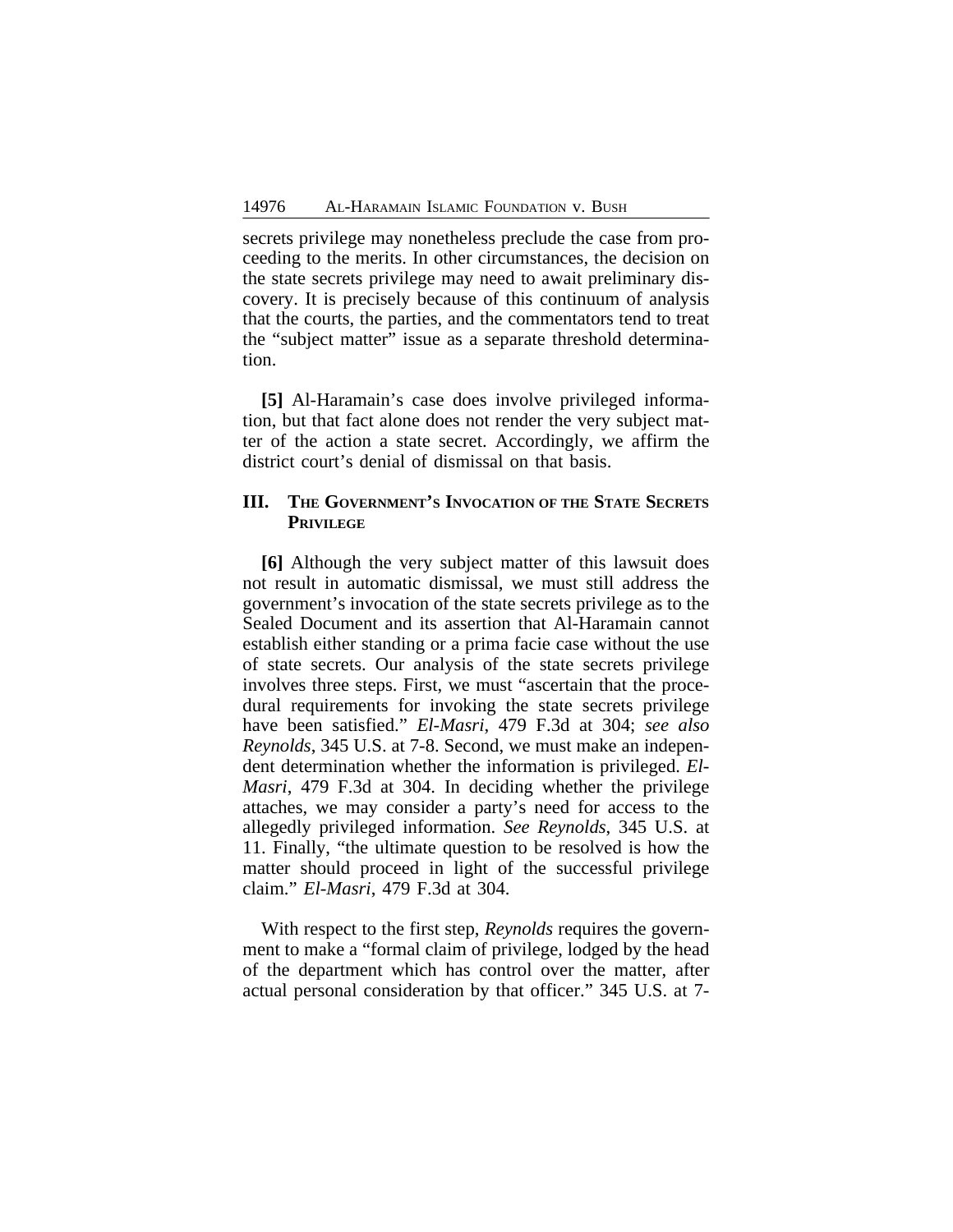8 (footnotes omitted). The parties do not dispute that the procedural requirements for invoking the state secrets privilege have been met. The government formally lodged its claim of privilege through classified and unclassified declarations filed by then-Director of National Intelligence, John Negroponte, as Head of the United States Intelligence Community,**<sup>6</sup>** and Lieutenant General Keith B. Alexander, Director, National Security Agency.

Next, we must determine whether the circumstances before us counsel that the state secrets privilege is applicable, without forcing a disclosure of the very thing that the privilege is designed to protect. *Id.* at 7-8. Two claims of privilege are at issue, although they are intertwined and we refer generally to both under the rubric of the Sealed Document: (1) whether Al-Haramain was subject to surveillance and (2) the Sealed Document. This case presents a most unusual posture because Al-Haramain has seen the Sealed Document and believes that its members were subject to surveillance. The district court held, however, that "because the government has not officially confirmed or denied whether plaintiffs were subject to surveillance, even if plaintiffs know they were, this information remains secret. Furthermore, while plaintiffs know the

**<sup>6</sup>**The United States Intelligence Community includes the Office of the Director of National Intelligence; the Central Intelligence Agency; the National Security Agency; the Defense Intelligence Agency; the National Geospatial-Intelligence Agency; the National Reconnaissance Office; other offices within the Department of Defense for the collection of specialized national intelligence through reconnaissance programs; the intelligence elements of the military services, the Federal Bureau of Investigation, the Department of Treasury, the Department of Energy, Drug Enforcement Administration, and the Coast Guard; the Bureau of Intelligence and Research of the Department of State; the elements of the Department of Homeland Security concerned with the analysis of intelligence information; and such other elements of any other department or agency as may be designated by the President, or jointly designated by the DNI and heads of the department or agency concerned, as an element of the Intelligence Community. *See* 50 U.S.C. § 401a(4).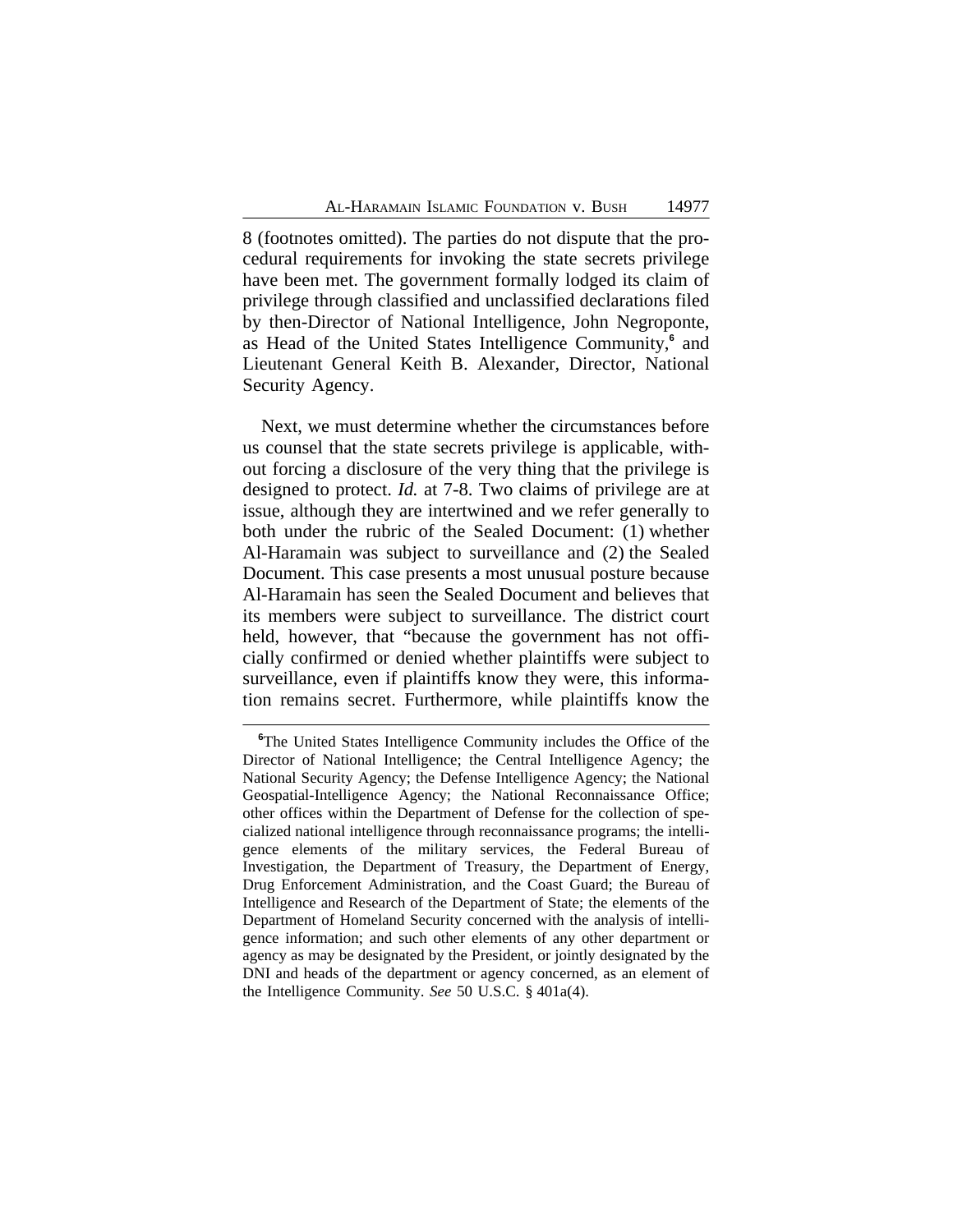contents of the [Sealed] Document, it too remains secret." *Al-Haramain*, 451 F. Supp. 2d at 1223.

The district court also concluded that the government did not waive its privilege by inadvertent disclosure of the Sealed Document. *Id.* at 1228. Because Al-Haramain unwittingly knows the contents of the Sealed Document, its allegations and pleadings are founded on information that it believes is derived from the document without revealing the content of the document. This convoluted sentence and explication underscore the practical difficulty for us in writing about a privileged document, while being cautious not to disclose any national security information. Unlike the alleged spies in *Totten* and *Tenet*, who were knowing parties to a secret contract with the government, Al-Haramain is privy to knowledge that the government fully intended to maintain as a national security secret. Unlike the contract for secret services in *Totten*, which was "itself a fact not to be disclosed," the fact of the previously-secret surveillance program is "itself a fact [that has been] disclosed." 92 U.S. at 107.

Despite this wrinkle, we read *Reynolds* as requiring an *in camera* review of the Sealed Document in these circumstances. "[T]he showing of necessity which is made will determine how far the court should probe in satisfying itself that the occasion for invoking the privilege is appropriate." *Reynolds*, 345 U.S. at 11. We reviewed the Sealed Document *in camera* because of Al-Haramain's admittedly substantial need for the document to establish its case.

**[7]** Having reviewed it *in camera*, we conclude that the Sealed Document is protected by the state secrets privilege, along with the information as to whether the government surveilled Al-Haramain. We take very seriously our obligation to review the documents with a very careful, indeed a skeptical, eye, and not to accept at face value the government's claim or justification of privilege. Simply saying "military secret," "national security" or "terrorist threat" or invoking an ethereal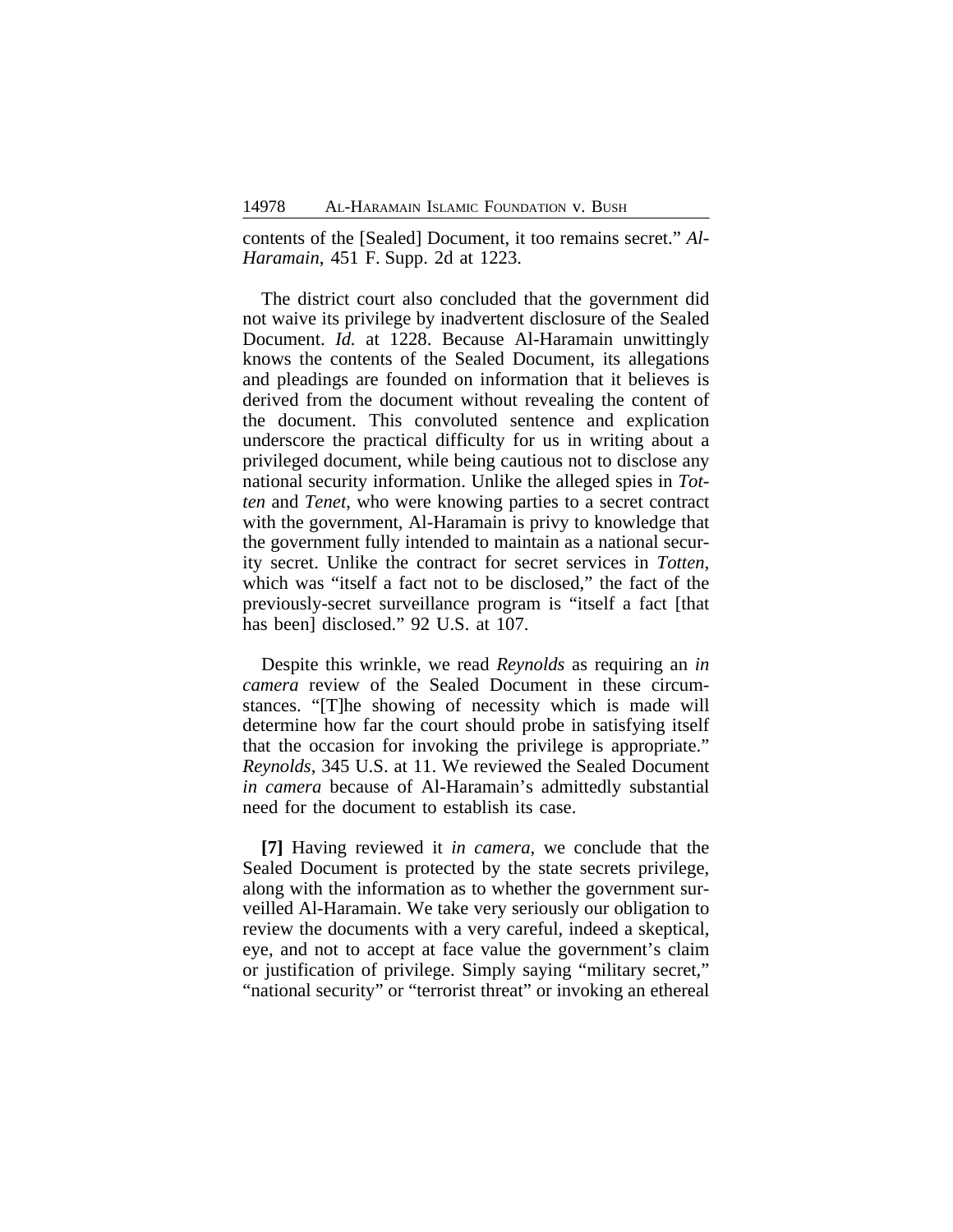fear that disclosure will threaten our nation is insufficient to support the privilege. Sufficient detail must be—and has been —provided for us to make a meaningful examination. The process of *in camera* review ineluctably places the court in a role that runs contrary to our fundamental principle of a transparent judicial system. It also places on the court a special burden to assure itself that an appropriate balance is struck between protecting national security matters and preserving an open court system. That said, we acknowledge the need to defer to the Executive on matters of foreign policy and national security and surely cannot legitimately find ourselves second guessing the Executive in this arena.

For example, at some level, the question whether Al-Haramain has been subject to NSA surveillance may seem, without more, somewhat innocuous. The organization posits that the very existence of the TSP, and Al-Haramain's status as a "Specially Designated Global Terrorist," suggest that the government is in fact intercepting Al-Haramain's communications. But our judicial intuition about this proposition is no substitute for documented risks and threats posed by the potential disclosure of national security information. Thus, we look to the government's filings, along with publicly available materials and relevant case law, to review the district court's privilege determination.

It is no secret that the Sealed Document has something to do with intelligence activities. Beyond that, we go no further in disclosure. The filings involving classified information, including the Sealed Document, declarations and portions of briefs, are referred to in the pleadings as *In Camera or Ex Parte* documents. Each member of the panel has had unlimited access to these documents.

**[8]** We have spent considerable time examining the government's declarations (both publicly filed and those filed under seal). We are satisfied that the basis for the privilege is exceptionally well documented. Detailed statements underscore that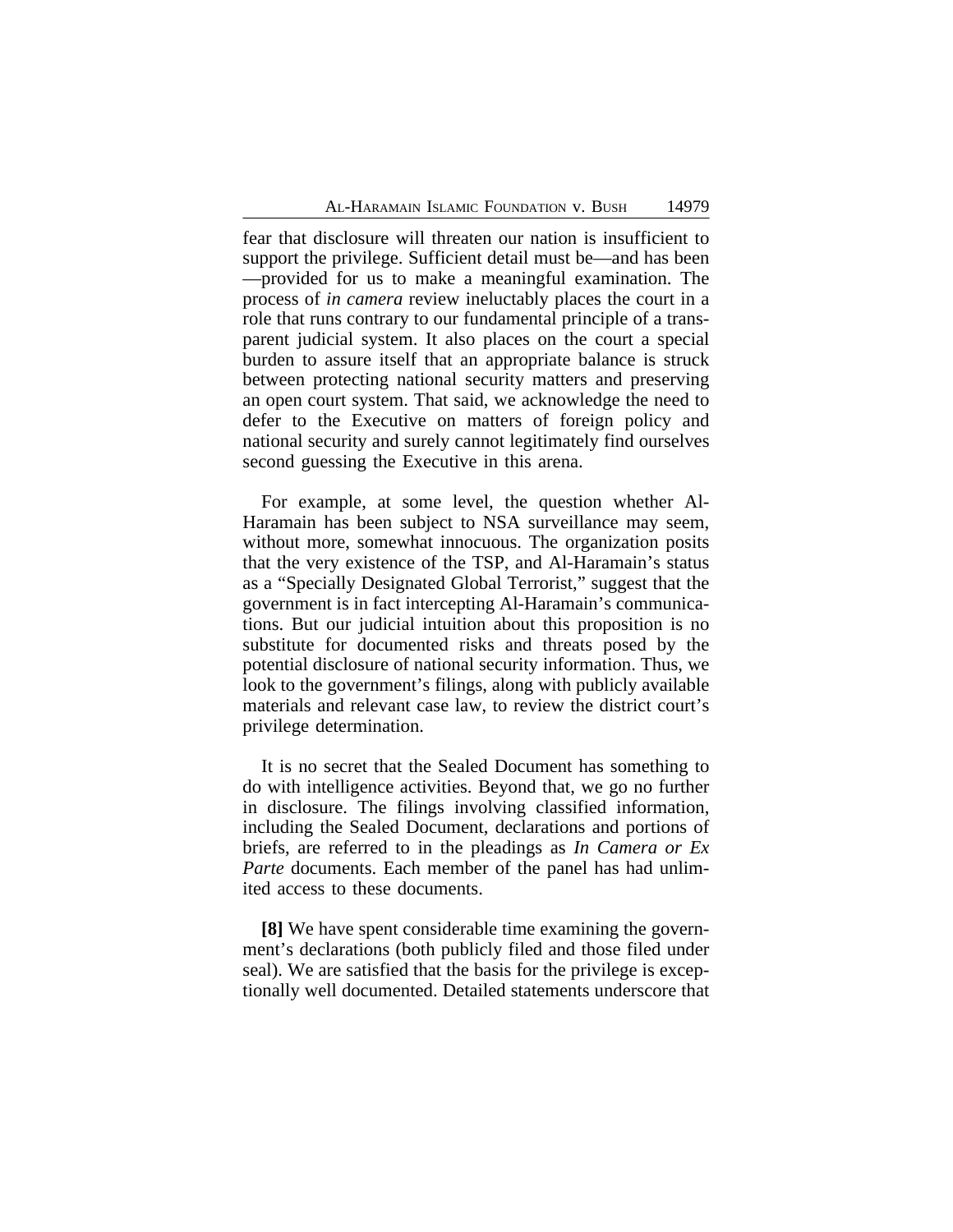disclosure of information concerning the Sealed Document and the means, sources and methods of intelligence gathering in the context of this case would undermine the government's intelligence capabilities and compromise national security. Thus, we reach the same conclusion as the district court: the government has sustained its burden as to the state secrets privilege.

We must next resolve how the litigation should proceed in light of the government's successful privilege claim. *See El-Masri*, 479 F.3d at 304. The privilege, once found to exist, "cannot be compromised by any showing of need on the part of the party seeking the information." *In re Sealed Case*, 494 F.3d 139, 144 (D.C. Cir. 2007) (internal citation omitted). The effect of the government's successful invocation of privilege "is simply that the evidence is unavailable, as though a witness had died, and the case will proceed accordingly, with no consequences save those resulting from the loss of evidence." *Ellsberg v. Mitchell*, 709 F.2d 51, 64 (D.C. Cir. 1983) (internal citation omitted).

After correctly determining that the Sealed Document was protected by the state secrets privilege, the district court then erred in forging an unusual path forward in this litigation. Though it granted the government's motion to deny Al-Haramain access to the Sealed Document based on the state secrets privilege, the court permitted the Al-Haramain plaintiffs to file *in camera* affidavits attesting to the contents of the document from their memories. *Al-Haramain*, 451 F. Supp. 2d at 1229.

**[9]** The district court's approach—a commendable effort to thread the needle—is contrary to established Supreme Court precedent. If information is found to be a privileged state secret, there are only two ways that litigation can proceed: (1) if the plaintiffs can prove "the essential facts" of their claims "without resort to material touching upon military secrets," *Reynolds*, 345 U.S. at 11, or (2) in accord with the procedure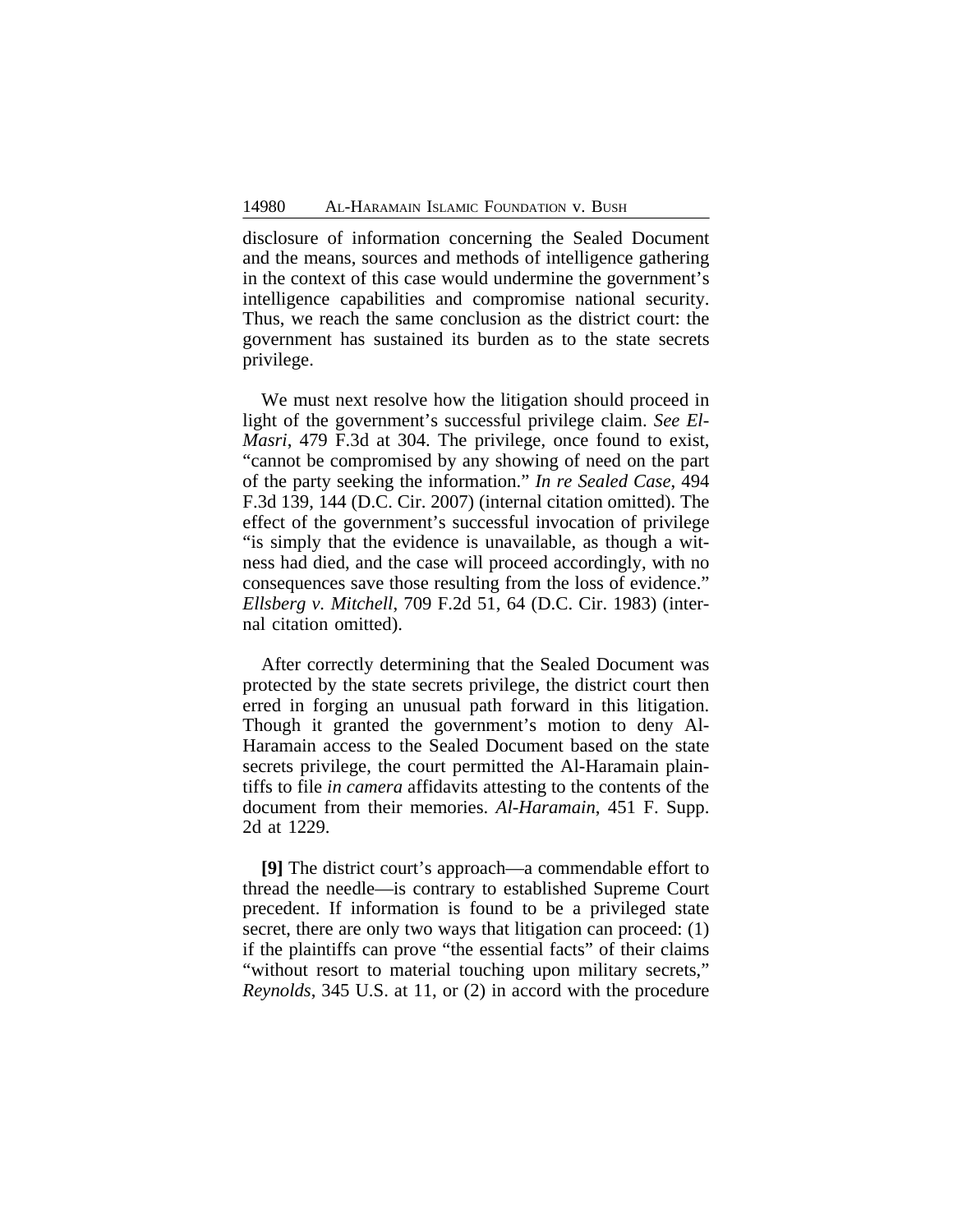outlined in FISA. By allowing *in camera* review of affidavits attesting to individuals' memories of the Sealed Document, the district court sanctioned "material touching" upon privileged information, contrary to *Reynolds*. *See* 345 U.S. at 11. Although FISA permits district court judges to conduct an *in camera* review of information relating to electronic surveillance, there are detailed procedural safeguards that must be satisfied before such review can be conducted. *See, e.g.*, 50 U.S.C. § 1806(f). The district court did not address this issue nor do we here.

**[10]** Moreover, the district court's solution is flawed: if the Sealed Document is privileged because it contains very sensitive information regarding national security, permitting the same information to be revealed through reconstructed memories circumvents the document's absolute privilege. *See Reynolds*, 345 U.S. at 10 (A court "should not jeopardize the security which the privilege is meant to protect by insisting upon an examination of the evidence, even by the judge alone, in chambers."). That approach also suffers from a worst of both world's deficiency: either the memory is wholly accurate, in which case the approach is tantamount to release of the document itself, or the memory is inaccurate, in which case the court is not well-served and the disclosure may be even more problematic from a security standpoint. The state secrets privilege, because of its unique national security considerations, does not lend itself to a compromise solution in this case. The Sealed Document, its contents, and any individuals' memories of its contents, even well-reasoned speculation as to its contents, are completely barred from further disclosure in this litigation by the common law state secrets privilege.

## **IV. ABSENT THE SEALED DOCUMENT, AL-HARAMAIN CANNOT ESTABLISH STANDING**

The requirements for standing are well known to us from the Supreme Court's decision in *Lujan v. Defenders of Wild-*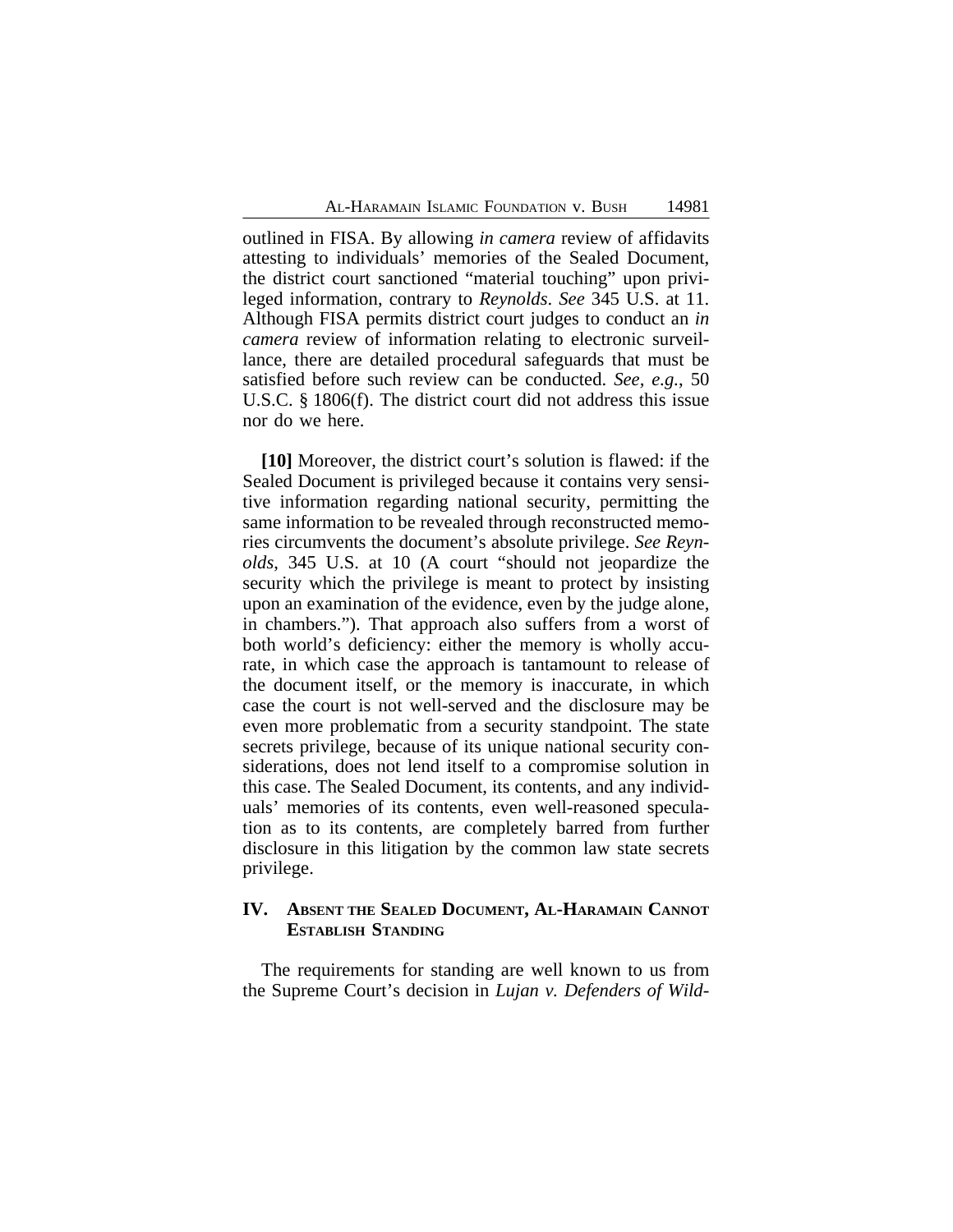*life*, 504 U.S. 555 (1992). Standing requires that (1) the plaintiff suffered an injury in fact, *i.e.*, one that is sufficiently "concrete and particularized" and "actual or imminent, not conjectural or hypothetical," (2) the injury is "fairly traceable" to the challenged conduct, and (3) the injury is "likely" to be "redressed by a favorable decision." *Id.* at 560-61 (internal quotations and alteration omitted).

Al-Haramain cannot establish that it suffered injury in fact, a "concrete and particularized" injury, because the Sealed Document, which Al-Haramain alleges proves that its members were unlawfully surveilled, is protected by the state secrets privilege. At oral argument, counsel for Al-Haramain essentially conceded that Al-Haramain cannot establish standing without reference to the Sealed Document. When asked if there is data or information beyond the Sealed Document that would support standing, counsel offered up no options, hypothetical or otherwise. Thus, Al-Haramain has indicated that its ability to establish injury in fact hinges entirely on a privileged document. It is not sufficient for Al-Haramain to speculate that it might be subject to surveillance under the TSP simply because it has been designated a "Specially Designated Global Terrorist."

**[11]** "[E]ven the most compelling necessity cannot overcome the claim of privilege if the court is ultimately satisfied that military secrets are at stake." *Reynolds*, 345 U.S. at 11. Because we affirm the district court's conclusion that the Sealed Document, along with data concerning surveillance, are privileged, and conclude that no testimony attesting to individuals' memories of the document may be admitted to establish the contents of the document, Al-Haramain cannot establish that it has standing, and its claims must be dismissed, unless FISA preempts the state secrets privilege.

#### **V. FISA AND PREEMPTION OF THE STATE SECRETS PRIVILEGE**

Under FISA, 50 U.S.C. §§ 1801 *et seq.*, if an "aggrieved person" requests discovery of materials relating to electronic